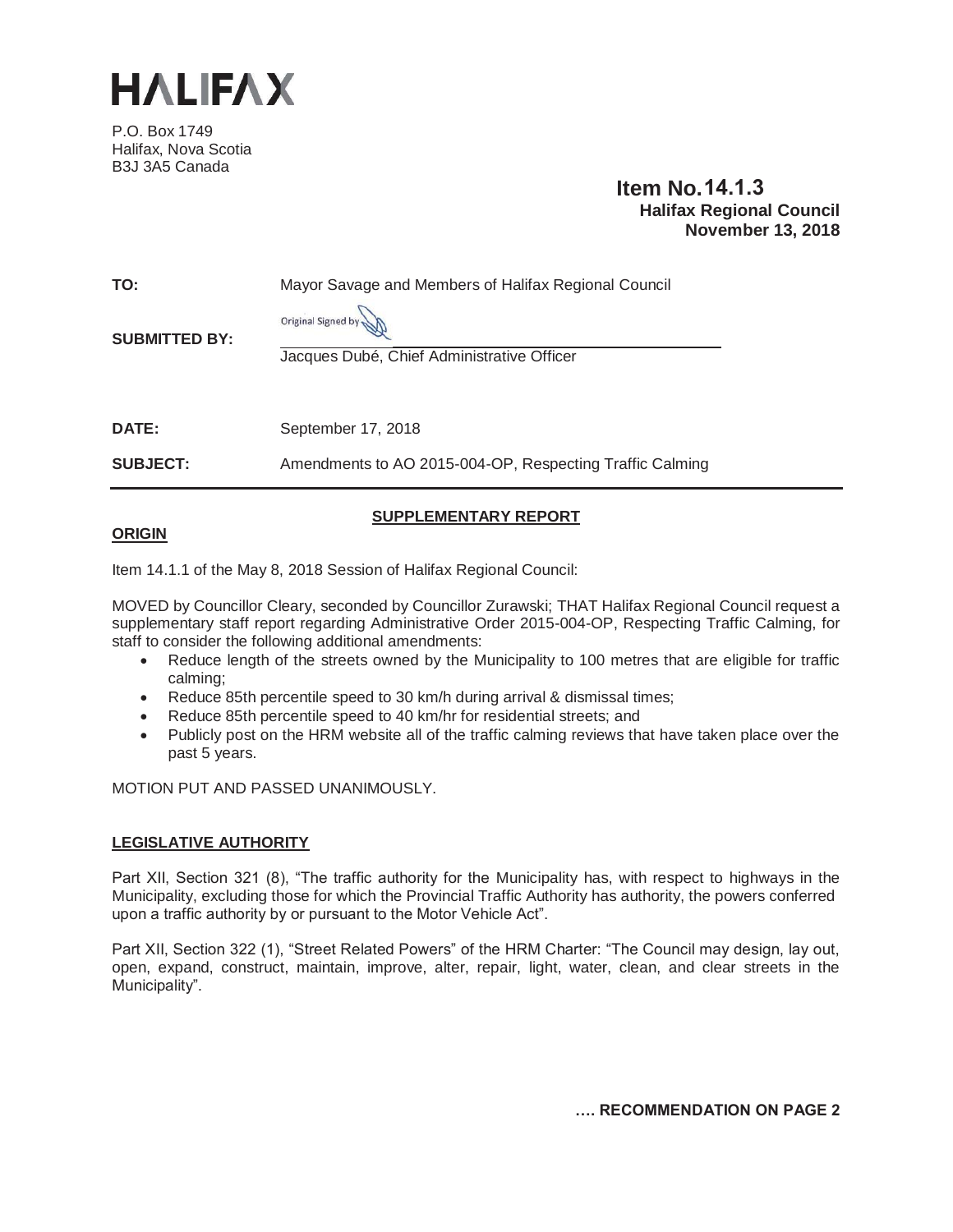#### **RECOMMENDATION**

With respect to the Administrative Order 2015-004-OP, it is recommended that Halifax Regional Council:

- 1. Maintain the requirement that a street be greater than 150m in length to be eligible for traffic calming;
- 2. Maintain the 85<sup>th</sup> percentile speed criteria of 35 km/h during school arrival and dismissal times;
- 3. Maintain the 85<sup>th</sup> percentile speed criteria of 45 km/h for residential streets; and
- 4. Direct the Chief Administrative Officer to proceed with publicly posting on the HRM website all of the traffic calming reviews that have taken place over the past 5 years.

#### **BACKGROUND**

At the October 17, 2017 session of Regional Council, staff were directed to remove the requirement for resident polling from the Traffic Calming Administrative Order. A recommendation report was subsequently submitted to Regional Council for the requested amendments, along with additional proposed changes from staff. During the May 8, 2018 session of Regional Council, further questions arose during the meeting and a supplementary report was requested to address those items.

#### **DISCUSSION**

The following information is provided to address the four new proposed amendments:

*1. Reduce length of the streets owned by the Municipality to 100 metres that are eligible for traffic calming.* 

Evidence from existing data that has been collected on streets that are 100-150 metres in length results in 85<sup>th</sup> percentile speeds  $<$  40 km/h. By limiting traffic calming assessments to streets greater than 150 metres in length, resources can be more appropriately assigned to those locations that have the potential to meet the criteria within the initial assessment.

#### *2. Reduce 85th percentile speed to 30 km/h during school arrival & dismissal times.*

School zone legislation requires a reduced speed of 30 km/h when children are present within 30m of the centreline of the roadway. This can be difficult to enforce and presents an unknown when reviewing traffic data. Therefore, hourly data is analyzed during school arrival and dismissal times but it is unknown if/when any children are present during that time. The suggested threshold of 35 km/h was chosen as it provides a balance between the school zone legislation and what is reasonable to consider for the residential area.

Three out of four school zone locations analyzed to date indicated an 85<sup>th</sup> percentile speed >35 km/h during school arrival and dismissal times. The fourth location that was below this school zone threshold had an 85th percentile speed of only 38 km/h overall.

#### *3. Reduce 85th percentile speed to 40 km/h for residential streets.*

From the existing data that has been collected, approximately 50 locations have an  $85<sup>th</sup>$  percentile speed between 41-45 km/h. Adding these locations to the current project ranking list would increase the list by 30%, resulting in 150 locations in total. The new locations with speeds between 41-45 km/h would all likely fall to the bottom of the ranked list and priorities would not be shifted. Leaving the threshold at 45 km/h would help manage resident expectations with respect to implementation timelines. If at some point in the future all items on the ranked list have been completed, an amendment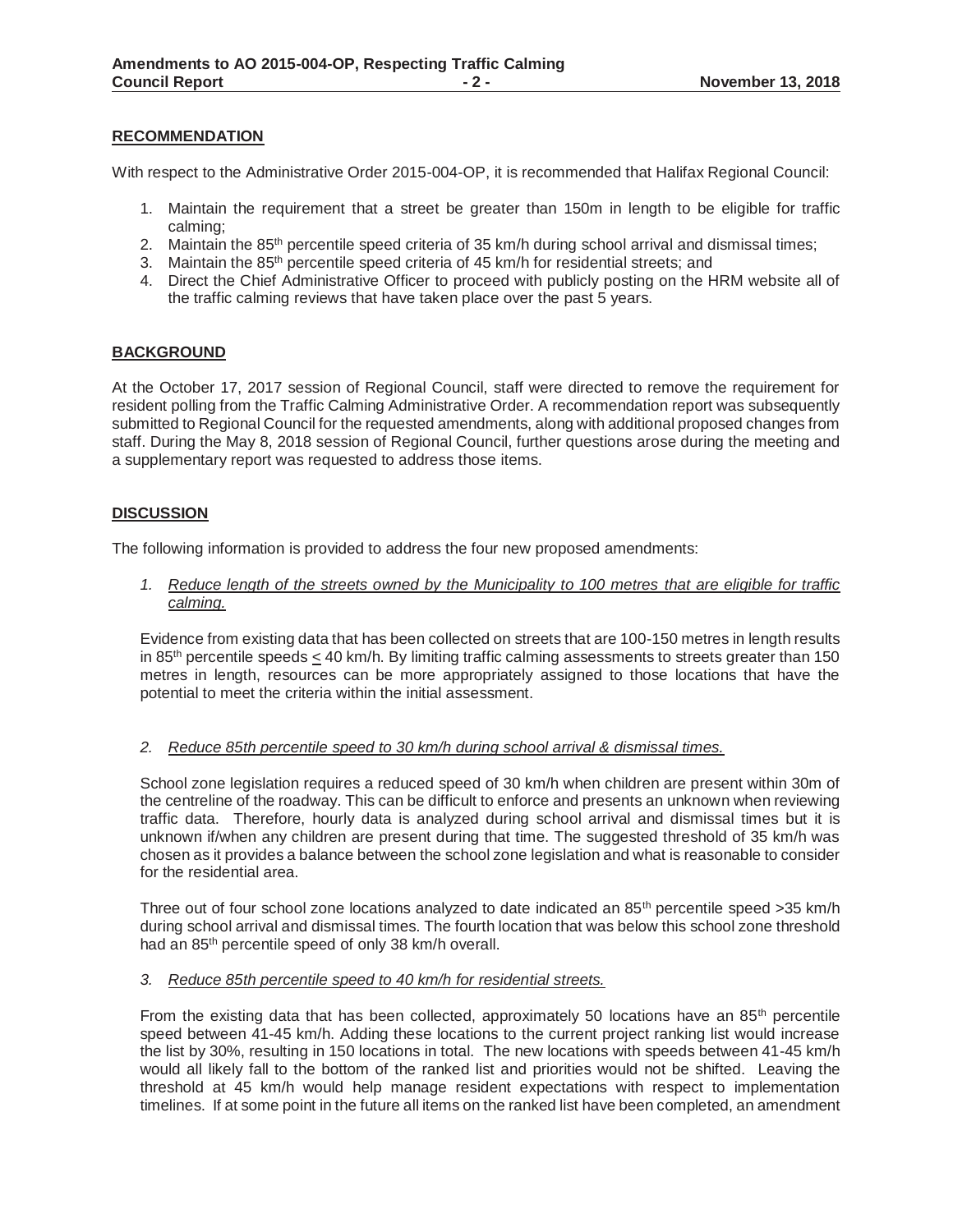to the Administrative Order to lower the  $85<sup>th</sup>$  percentile speed to 40 km/h could be considered at that time.

#### *4. Publicly post on the HRM website all of the traffic calming reviews that have taken place over the past 5 years.*

The HRM website will be updated on a semi-annual basis to note the locations that HRM Traffic Management has conducted a traffic calming assessment. Information will be included to note the current stage of the assessment, and the placement of the request on the ranked project list (if applicable). It will be important to convey to the public that the rankings shown are not final. As new requests come in on a daily basis, there is potential for priorities to shift.

#### **FINANCIAL IMPLICATIONS**

There are no new financial implications associated with this report. All activities are anticipated to be carried out as part of existing capital and operating budgets.

#### **RISK CONSIDERATION**

There are no significant risks associated with the recommendations in this report. The risks considered rate low.

#### **COMMUNITY ENGAGEMENT**

Community engagement was not undertaken following the direction of Council to remove the requirement for resident polling from the original Administrative Order.

#### **ENVIRONMENTAL IMPLICATIONS**

There are no environmental implications.

### **ALTERNATIVES**

Regional Council could adopt amendments to Administrative Order 2015-004-OP:

- 1. Amend section 3(g) to reduce the length of the streets owned by the Municipality that are eligible for traffic calming to 100 meters;
- 2. Amend section  $10A(a)$  and (b) to reduce the 85<sup>th</sup> percentile speed criteria to 30km/h during school arrival and dismissal times; or
- 3. Amend sub-section 10(1), and section 11 to reduce the  $85<sup>th</sup>$  percentile speed criteria to 40 km/h for residential streets.

If Council directs amendments to the 85<sup>th</sup> percentile speed criteria, it is recommended that the matter be deferred for staff to return to Council with the proposed amendments and the consequential amendments that will be required throughout the Administrative Order for project ranking.

### **ATTACHMENTS**

Attachment #1 – Administrative Order 2015-004-OP Respecting Traffic Calming Attachment #2 – Staff recommendation report dated March 28, 2018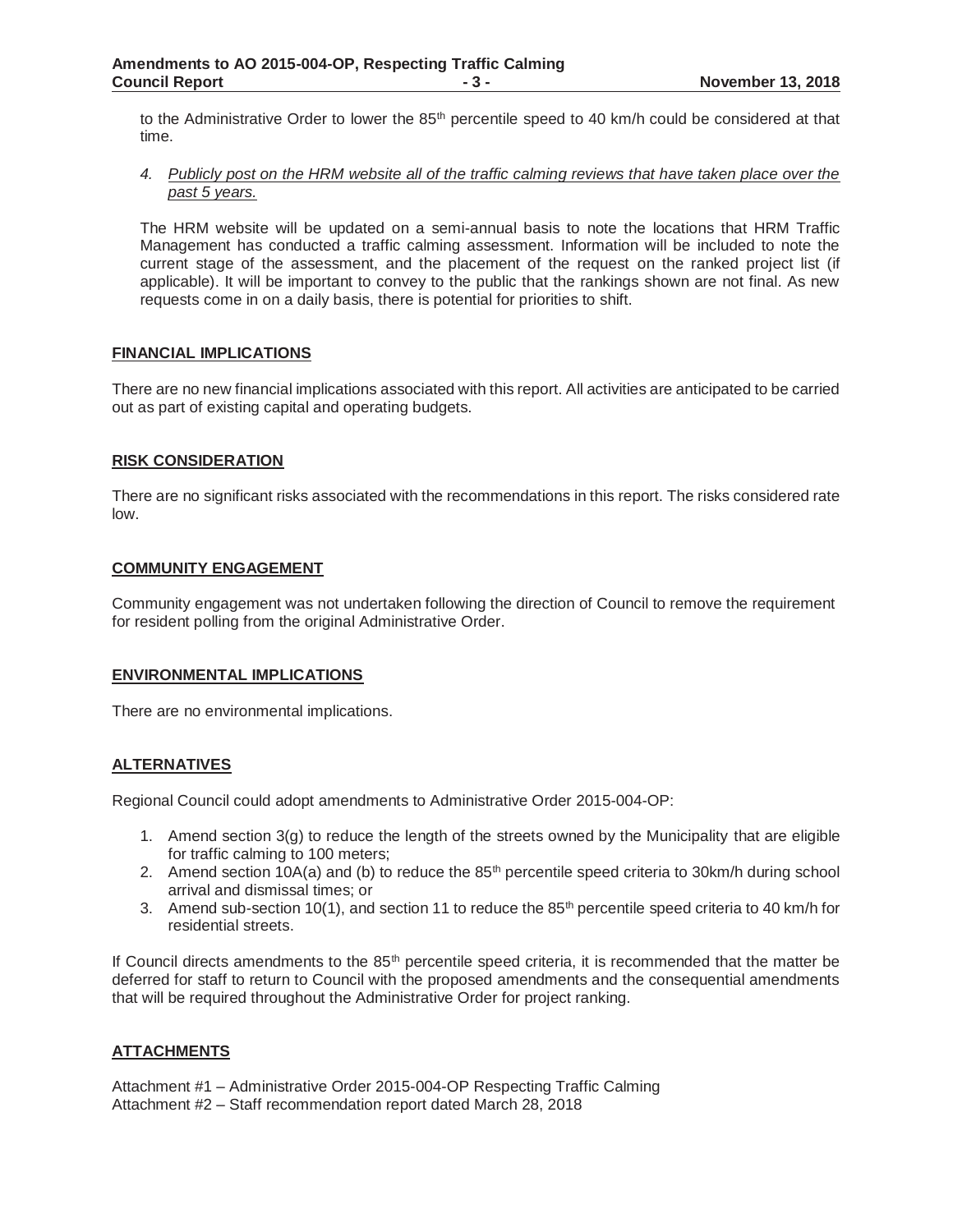A copy of this report can be obtained online at halifax.ca or by contacting the Office of the Municipal Clerk at 902.490.4210.

Report Prepared by: Sam Trask, P.Eng., Transportation and Road Safety Engineer, 902.490.5525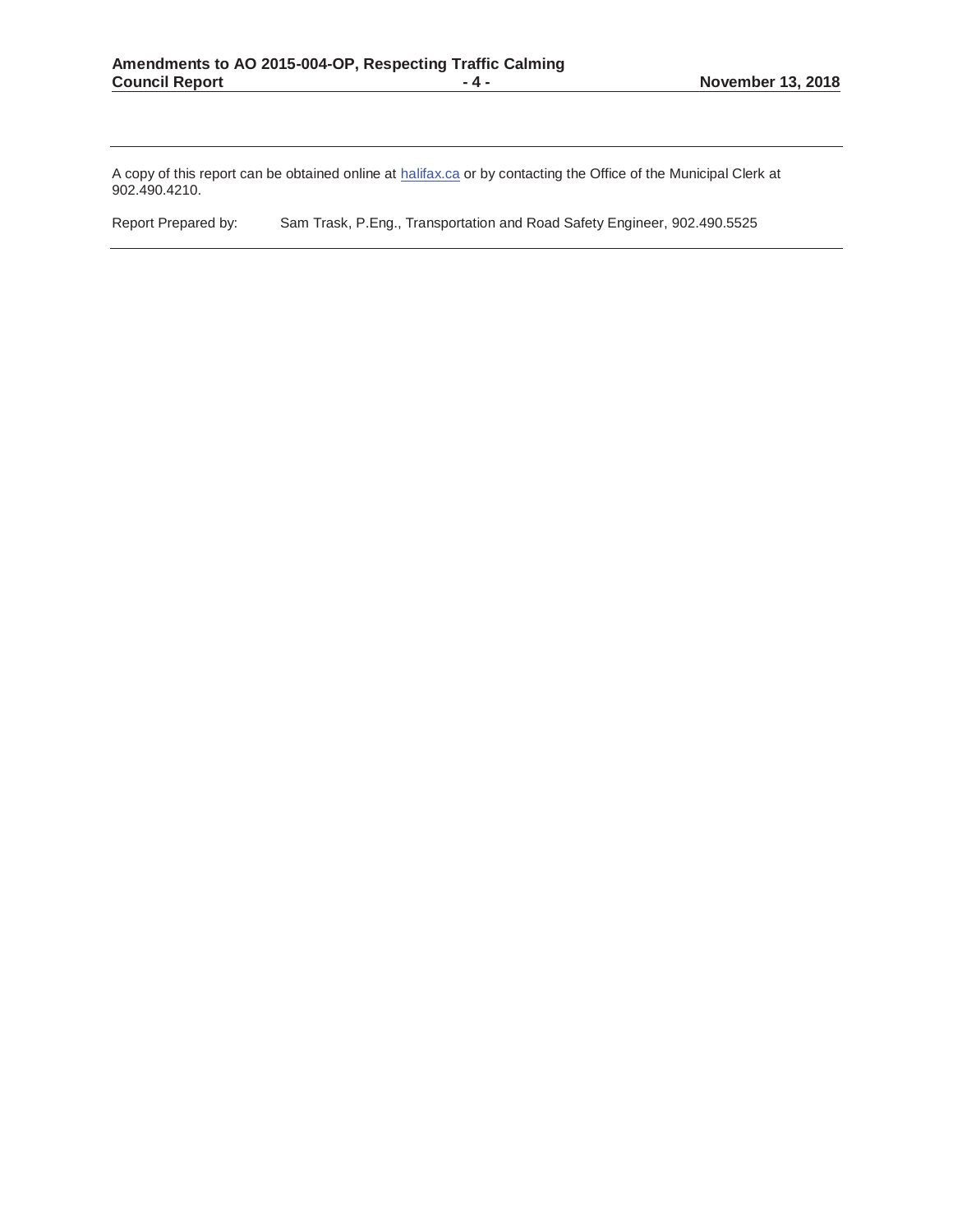# **ADMINISTRATIVE ORDER NUMBER 2015-004-OP RESPECTING TRAFFIC CALMING**

# **BE IT RESOLVED AS AN ADMINISTRATIVE ORDER** of the Council of the

*Halifax Regional Municipality* under the authority of the *Halifax Regional Municipality Charter*  and the *Motor Vehicle Act,* as follows:

# **Short Title**

1. This Administrative Order may be cited as the *"Traffic Calming Administrative Order".*

# **Purpose**

2. The purpose of this Administrative Order is to:

(a) establish the process for residents to make requests to have a street assessed for installation of traffic calming measures;

(b) provide clear and concise criteria and method for assessing Municipal streets in order to determine the need and suitability of implementing traffic calming measures; and

(c) provide information to the Traffic Authority for consideration when assessing applications for the installation of traffic calming measures.

# **Application**

3. This Administrative Order applies only to streets owned by the Municipality that meet the following conditions:

- (a) are within residential areas;
- (b) are classified as "local streets" or "minor collector streets";
- (c) are not multi-lane roads;
- (d) have a posted speed limit not greater than 50 kilometres per hour;
- (e) Repealed;
- (f) Repealed;
- (g) are greater than 150 metres in length; and
- (h) do not provide direct access to an emergency services building.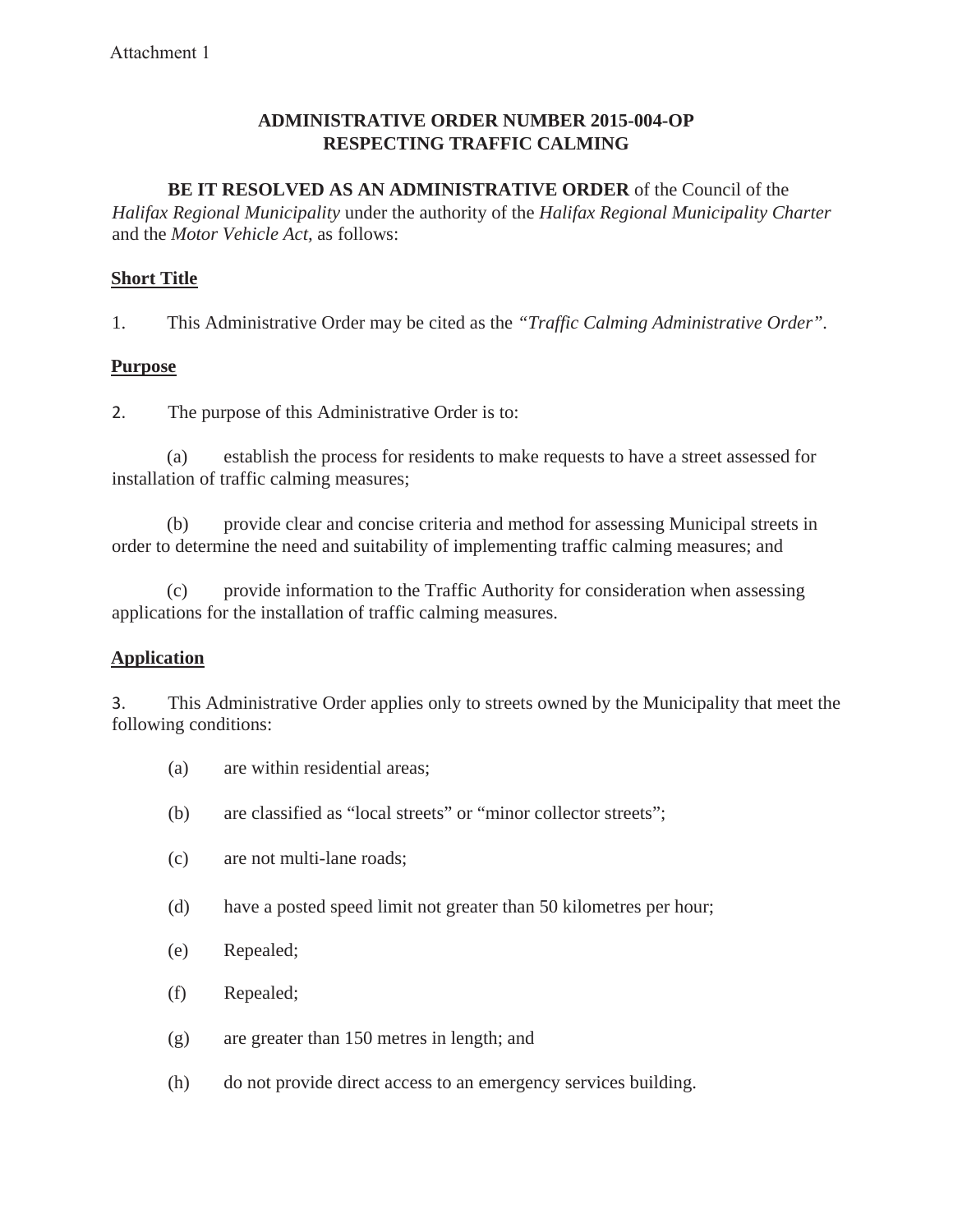### **Interpretation**

4. In this Administrative Order,

(a) " $85<sup>th</sup>$  percentile speed" means the speed at, or below which, 85 percent of vehicles on a roadway are travelling;

(b) "applicant" means a person requesting that a traffic calming assessment be carried out on a particular street;

(ba) "emergency services building" means any fire station, police station, ambulance depot, or hospital;

(c) "Engineer" means the Engineer as defined in section 3(ac) of the *Halifax Regional Municipality Charter, S.N.S. 2008, c. 39;*

(d) "local street" means a street, as classified by the Municipality, in a primarily residential area, designed and constructed with the primary purpose of providing access to properties directly fronting the street;

(e) Repealed;

(f) "minor collector street" means a street, as classified by the Municipality, in a primarily residential area, designed and constructed with the intended purpose of providing traffic movement into and out of an area, as well as providing access to properties directly fronting the street;

(fa) "multi-lane road" means a street having more than one lane of travel per direction;

(g) "Municipality" means the Halifax Regional Municipality;

(h) Repealed;

(ha) "school zone" means a school area as designated pursuant to the *Motor Vehicle* 

*Act*;

(i) "staff" means the staff of the Municipality;

(j) "street" means a public street as defined in section 3(bu) of the *Halifax Regional Municipality Charter, S.N.S. 2008, c. 39;*

(k) "Traffic Authority" means the Traffic Authority of the Municipality appointed by the Council pursuant to the *Halifax Regional Municipality Charter* and the *Motor Vehicle Act;*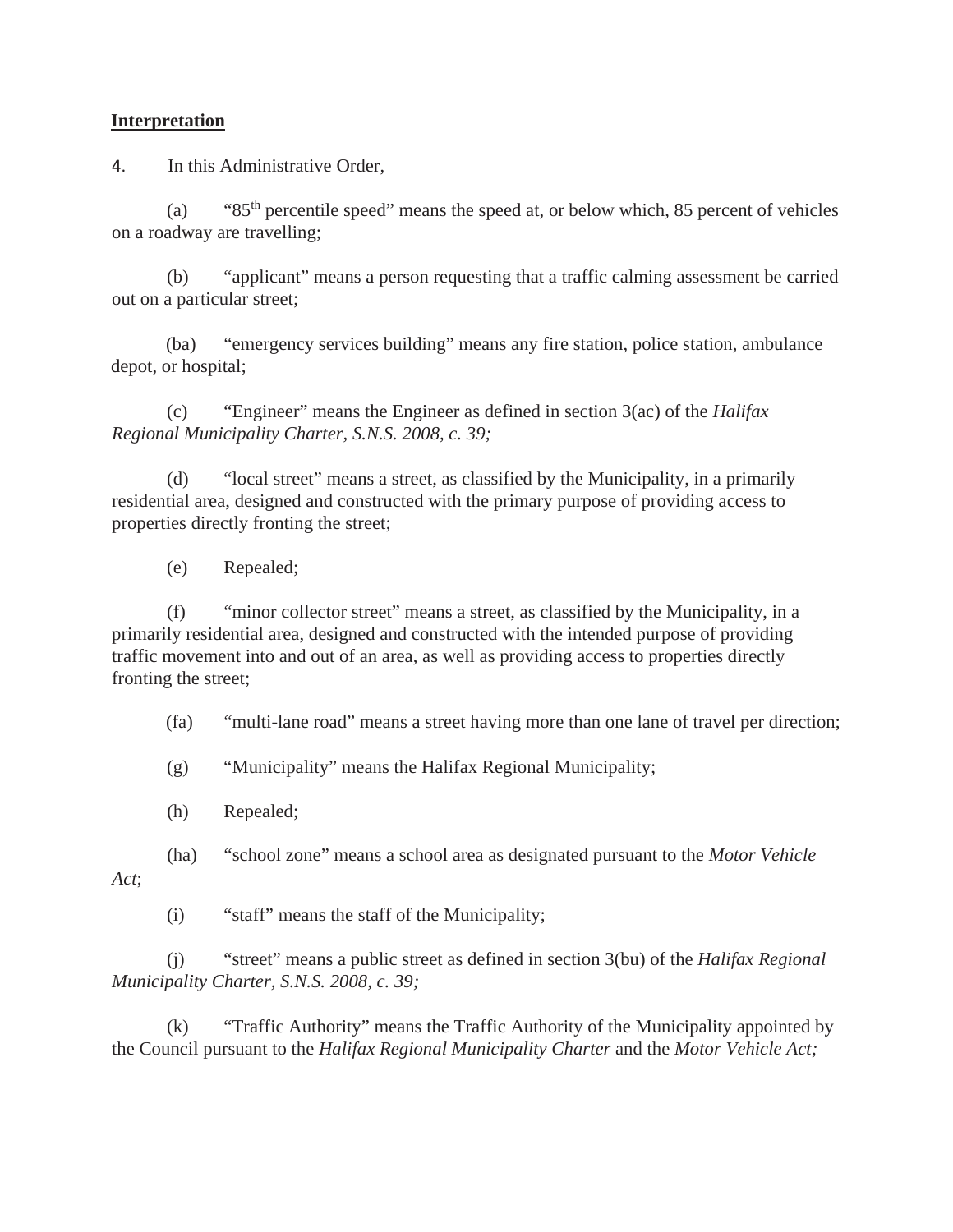(ka) "traffic calming" means a combination of primarily physical measures that reduce the negative effects of motor vehicle use, alter driver behaviour, and improve conditions for all street users;

- (l) Repealed; and
- (m) "vpd" means vehicles per day.

## **Initiation of Traffic Calming Assessments on Municipal Streets**

5. Requests to initiate a traffic calming assessment for a street may be made by:

(a) residents who live on the street, or section thereof, for which traffic calming measures are being requested; or

(b) Councillor(s), on behalf of a resident or residents who reside on a particular street, or section thereof, for which traffic calming measures are being requested.

6. Upon initiation, the time frame to complete a full project assessment will depend on the timing of the request, availability of staff resources, complexity of the subject street(s) and project area, measures identified for implementation and available funding.

# **Process for Undertaking Traffic Calming Assessments on Municipal Streets**

## **Screening**

7. Upon receipt of a request, staff shall undertake a screening process in order to determine if the requested street would be eligible for consideration of traffic calming measures based on the conditions identified in Section 3, Application, of this Administrative Order.

8. (1) If, based on the screening process, it is determined that the street is not eligible for traffic calming measures, staff shall provide notification to the requestor and the process is complete.

(2) Staff may contact Police to discuss potential enforcement alternatives if deemed appropriate by staff.

## **Initial Assessment**

9. If the request passes the screening process, an initial assessment shall be conducted by staff and shall include:

(a) identification of appropriate project limits based on the surrounding and connecting roadway network; and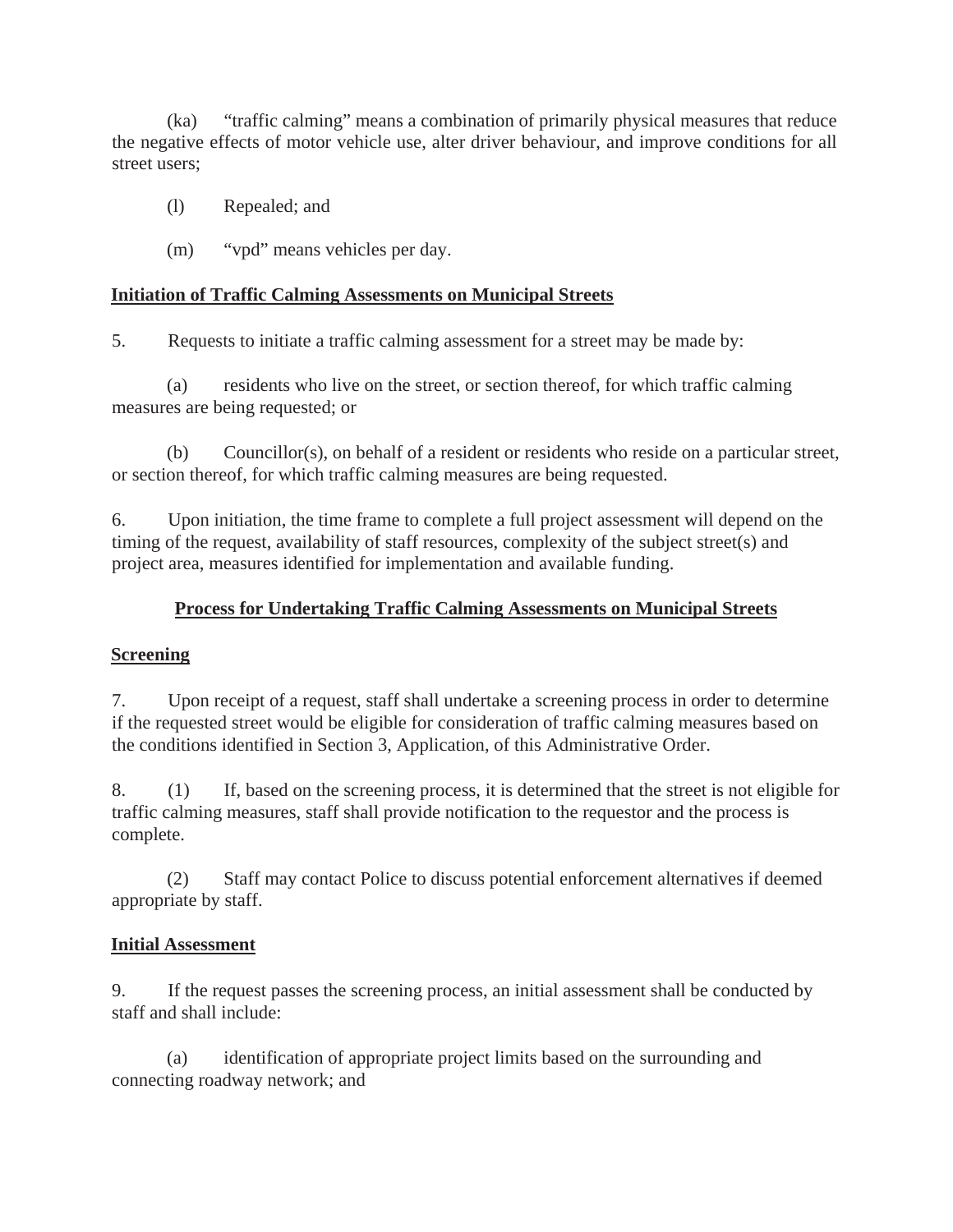(b) a review of speed and volume data. If there is no recent data on file that meets the needs of the request, data collection equipment shall be installed at locations within the identified project limits such that the resulting data will provide a representative indication of typical traffic conditions and shall be left in place to collect a minimum of seven (7) days of continuous data.

10. (1) If the 85<sup>th</sup> percentile speed identified as part of the initial assessment on the project street is equal to or below 45 km/hr, the project street does not qualify for further consideration of traffic calming measures. Notification of the results shall be provided to the requestor and the process is complete.

(2) Repealed.

10A. Notwithstanding section 10, where a project street is within a school zone, and the  $85<sup>th</sup>$ percentile speed identified as part of the data review on the project street is equal to or below 45km/hr, data captured during school arrival and dismissal times will be further evaluated as follows:

(a) if the  $85<sup>th</sup>$  percentile speed during the school arrival and dismissal times is equal to or below 35km/hr, the project street does not qualify for further consideration of traffic calming measures; or

(b) if the  $85<sup>th</sup>$  percentile speed during the school arrival and dismissal times is greater than 35km/hr, the project street will be carried forward for project ranking.

11. If the 85th percentile speed identified as part of the initial assessment on the project street is above 45 km/hr, the request shall be carried forward for project ranking.

11A. Requests to reassess a project street that did not pass the initial assessment will not be considered until:

- (a) a minimum of 5 years from the date that determination was made; or
- (b) staff determines there have been significant changes to the street characteristics.
- 12. Repealed.
- 13. Repealed.
- 14. Repealed.
- 15. Repealed.

# **Process for Acceptance of Traffic Calming Measures**

- 16. Repealed.
- 17. Repealed.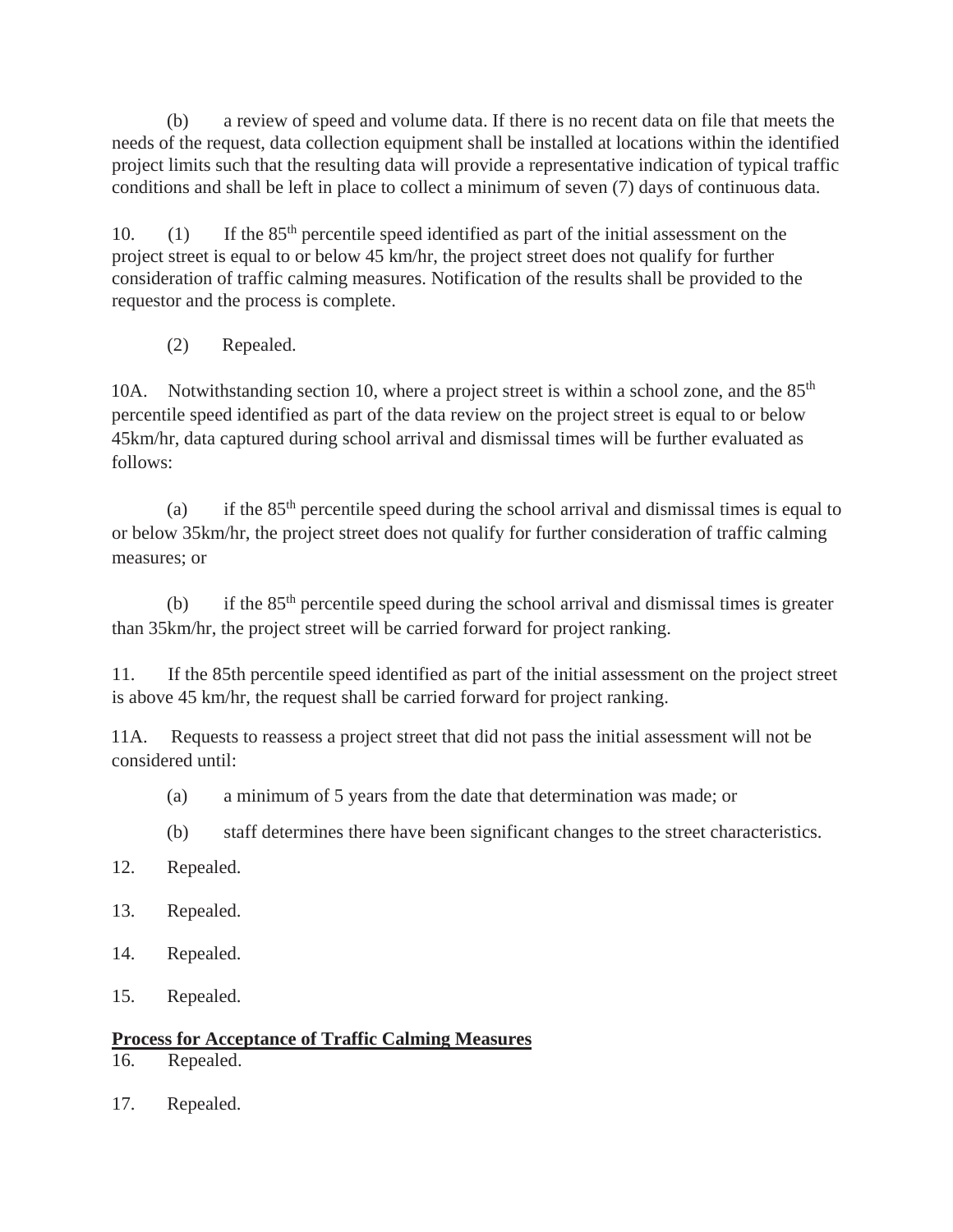- 18. Repealed.
- 19. Repealed.
- 20. Repealed.
- 21. Repealed.
- 22. Repealed.

# **Project Ranking**

23. (1) If a request passes the initial assessment, staff shall rank the project based on the criteria outlined in Table 1:

| Table 1 – Priority Points for Ranking Traffic Calming Projects |                                          |                                                                                                                                                                                                                                                                                                                                                                                                                                                                                                  |                                                                                                                                                                                                  |  |
|----------------------------------------------------------------|------------------------------------------|--------------------------------------------------------------------------------------------------------------------------------------------------------------------------------------------------------------------------------------------------------------------------------------------------------------------------------------------------------------------------------------------------------------------------------------------------------------------------------------------------|--------------------------------------------------------------------------------------------------------------------------------------------------------------------------------------------------|--|
| Criteria                                                       | Measure                                  | Point Allocation                                                                                                                                                                                                                                                                                                                                                                                                                                                                                 |                                                                                                                                                                                                  |  |
| Speed                                                          | 85 <sup>th</sup> Percentile Speed        | All streets<br>1 point for each km/h that the $85th$ percentile<br>$\bullet$<br>speed exceeds 45 km/h, up to 10 points.<br>2 points for each km/h that the $85th$ percentile<br>speed exceeds 55 km/h.<br>Streets within a school zone<br>1 point for each km/h that the $85th$ percentile<br>speed exceeds 35 km/h during arrival and<br>dismissal times, up to 10 points.<br>2 points for each km/h that the $85th$ percentile<br>speed exceeds 45 km/h during arrival and<br>dismissal times. |                                                                                                                                                                                                  |  |
| Volume                                                         | Daily Traffic Volume                     | $\bullet$<br>$\bullet$<br>street.                                                                                                                                                                                                                                                                                                                                                                                                                                                                | 1 point for each 200 vpd that the daily traffic<br>volume exceeds 3000 vpd on a local street.<br>1 point for each 200 vpd that the daily traffic<br>volume exceeds 5000 vpd on a minor collector |  |
| Collisions                                                     | Number of Collisions                     | 1 point for each reported collision that<br>$\bullet$<br>occurred in the previous 3 year period<br>preceding the request.<br>1 additional point for each injury collision.                                                                                                                                                                                                                                                                                                                       |                                                                                                                                                                                                  |  |
| Road Alignment                                                 | <b>Stopping Sight</b><br><b>Distance</b> | 1 point for each alignment element (horizontal or<br>vertical) that reduces stopping sight distance<br>below 50 m.                                                                                                                                                                                                                                                                                                                                                                               |                                                                                                                                                                                                  |  |
| Infrastructure                                                 | Curb & Sidewalk                          | <b>Local Street</b>                                                                                                                                                                                                                                                                                                                                                                                                                                                                              | 1 point for each that are not<br>present to a maximum of 2 points.<br>(standard is sidewalk on one side)                                                                                         |  |
|                                                                |                                          | Minor<br>Collector<br><b>Street</b>                                                                                                                                                                                                                                                                                                                                                                                                                                                              | 1 point for each that are not<br>present to a maximum of 3 points.                                                                                                                               |  |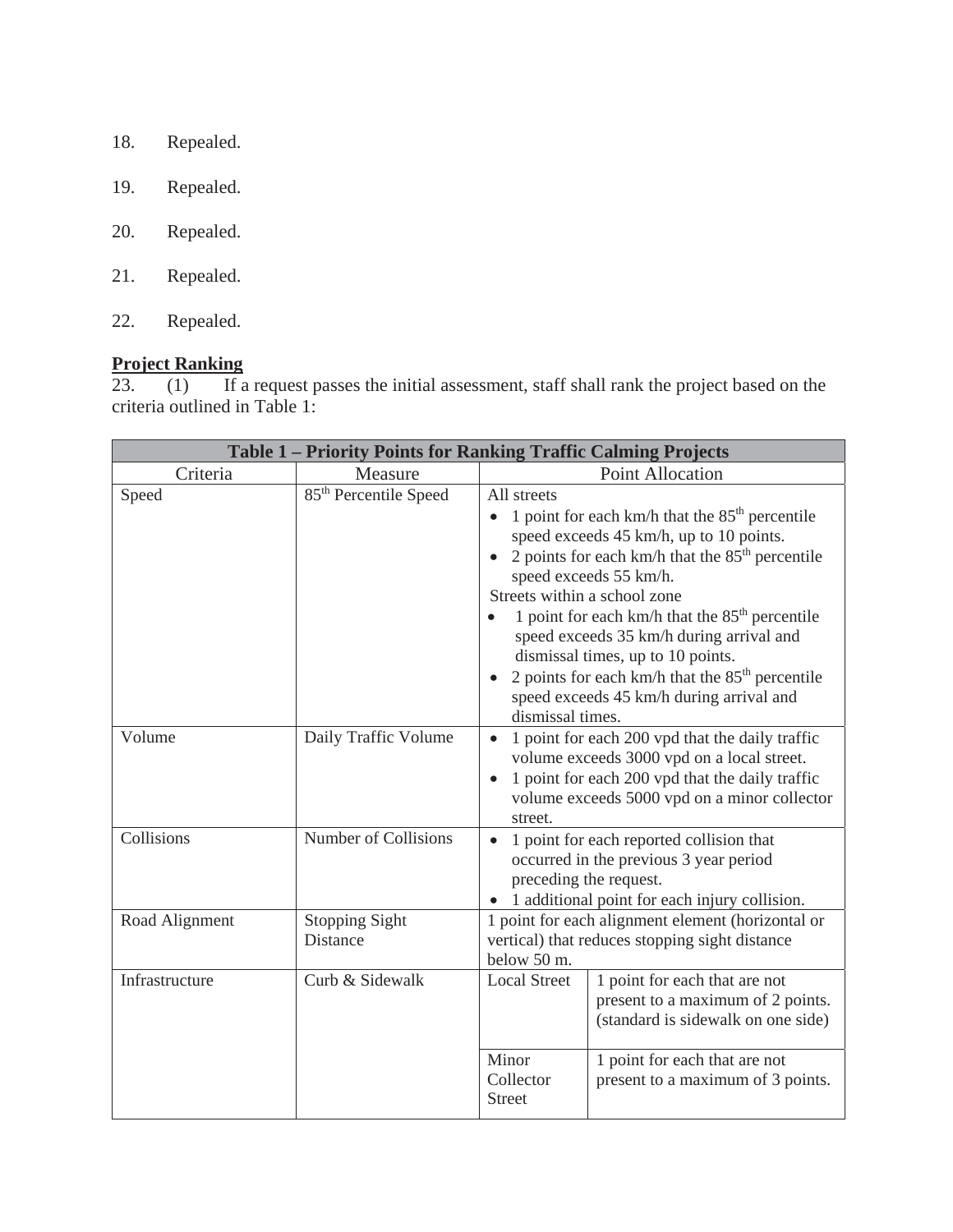|             |                          |                | (standard is sidewalk on both)<br>sides)                                                                                                                    |
|-------------|--------------------------|----------------|-------------------------------------------------------------------------------------------------------------------------------------------------------------|
| Pedestrians | <b>Nearby Facilities</b> | centres, etc.) | 1 point for each walkable pedestrian generator<br>within a 500 m radius of the project area (schools,<br>playgrounds, parks, senior's facilities, community |
| Repealed    |                          |                |                                                                                                                                                             |

 (2) The ranking score shall be the sum of the number of points awarded under each criteria.

 (3) Regardless of whether a request is forwarded for project ranking in accordance with section 10A(b) or 11, if the project street is within a school zone, staff shall also review the 85th percentile speed during the school arrival and dismissal times, and shall calculate the number of points awarded under the criteria for "speed" for both "all streets" and "within a school zone", and shall use the greater of the two numbers in calculating the ranking score.

23A. (1) If the total number of points from the ranking score is less than 10, the street will be removed from the ranked list.

 (2) Requests to reassess a street that was removed from the ranked list will not be considered until:

- (a) a minimum of 5 years from the date that determination was made; or
- (b) staff determines there have been significant changes to the street characteristics.

24. (1) If the total number of points from the ranking score is equal to or greater than 10, the street shall be included on a prioritized list, based on their ranking score, for implementation as part of the annual Capital Works Program to be approved by Council.

 (2) Where there is an integration opportunity with another scheduled street recapitalization project with a design component under the Capital Works Program, that street will take priority, regardless of its position on the ranked list.

 (3) Where possible, streets within close proximity to each other in a neighbourhood will be implemented together.

25. The number and timing of projects implemented shall be subject to capital budgets.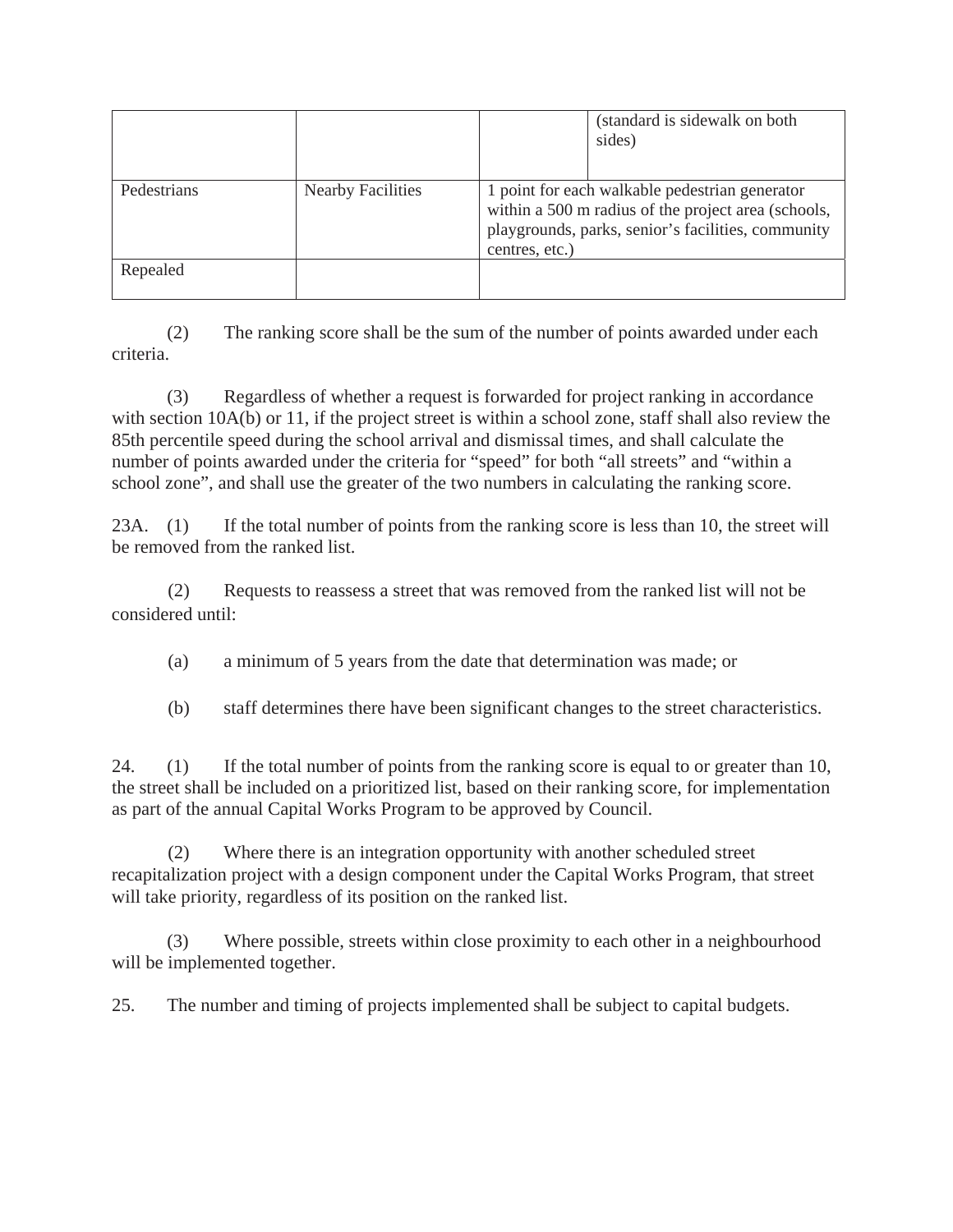# **Traffic Calming Plan Development**

25A. Upon approval of the Municipality's annual capital budget, staff shall create a proposed implementation list and identify potential traffic calming measures to be considered for installation.

25B. (1) Staff shall prepare a traffic calming plan for each street on the annual proposed implementation list, and shall consider the physical characteristics of each street.

 (2) In developing a traffic calming plan, staff shall consult with Fire Services, Police, Road Operations & Construction, Project Planning & Design, Emergency Health Services and Halifax Transit in order to gather input and identify any specific concerns based on their operational requirements, and shall work to modify the design as necessary to address those concerns.

 (3) Where specific concerns cannot be addressed to the satisfaction of all parties consulted, no further action will be taken, and the street shall be removed from the implementation list.

25C. (1) Staff shall submit the traffic calming plan for approval by the Traffic Authority.

 (2) If the Traffic Authority approves the traffic calming plan, staff shall move the traffic calming plan forward for implementation.

 (3) If the Traffic Authority does not approve the traffic calming plan, no further action will be taken, and the street shall be removed from the implementation list.

# **Installation and Monitoring**

25D. Installations of traffic calming measures approved by the Traffic Authority shall proceed under the Capital Works Program.

26. Beginning no earlier than one month following the installation of traffic calming measures on a project street, staff shall collect additional traffic data in order to determine their effectiveness.

27. If data collection results indicate a vehicle speed reduction has been achieved, no further action is required and the process is completed.

28. If data collection results indicate a vehicle speed reduction was not achieved, staff may consider additional measures to be added. If there are no appropriate measures identified, staff may contact Police to discuss potential enforcement alternatives if deemed appropriate, and the process is complete.

# **Removal of Traffic Calming Measures**

29. The Traffic Authority or the Engineer may order the removal of any traffic calming measures if, in their opinion, the installation of such measures resulted in an unforeseen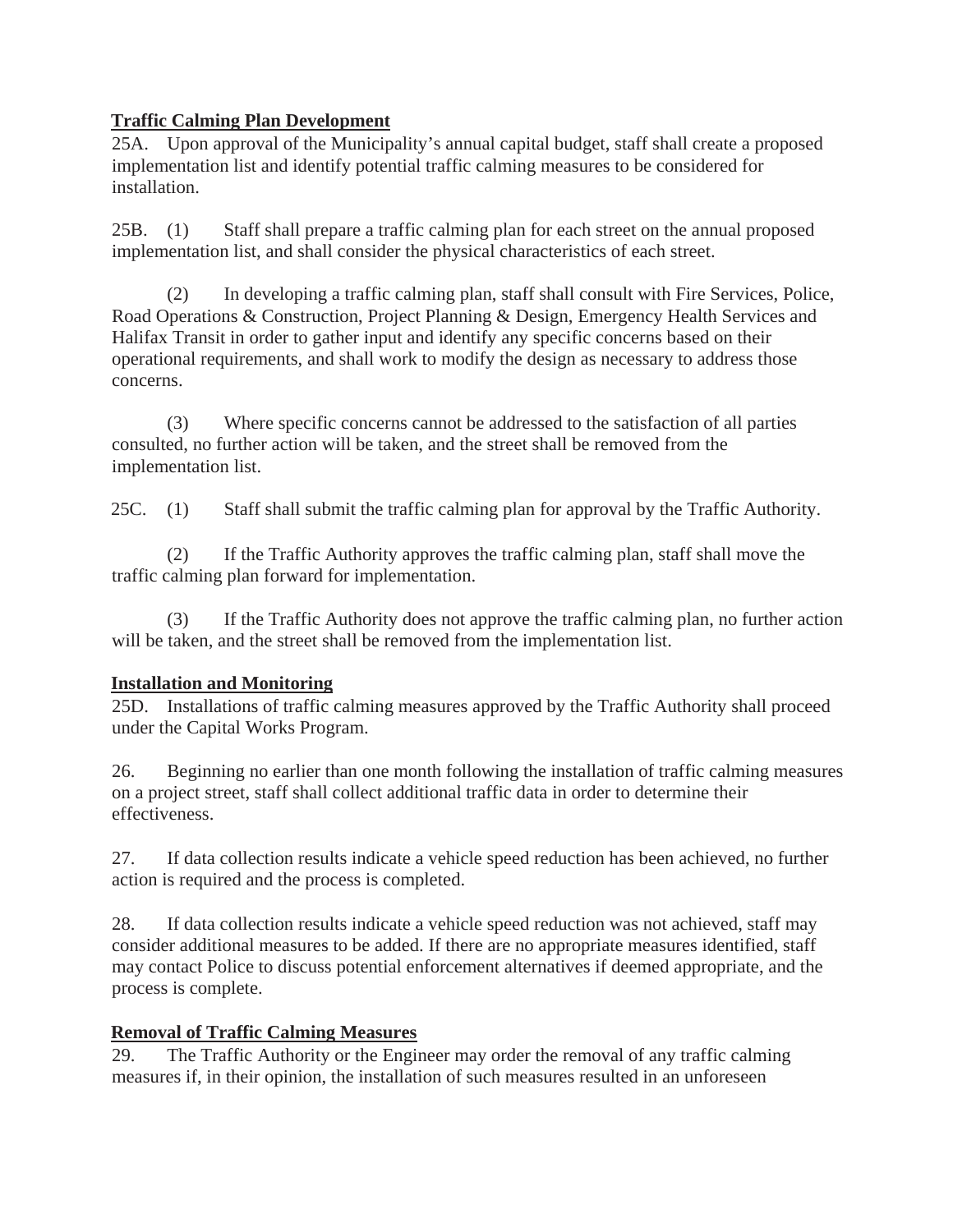operational or safety issue not identified through the development of the traffic calming plan carried out as part of this Administrative Order.

30. If a request is received to remove traffic calming measures installed on a street as a result of a completed project carried out under this Administrative Order, removal shall be considered only:

(a) after receipt of a petition containing support for removal by a minimum of 75 percent of civic addresses within the original study area; and

(b) if there is a capital works project being undertaken by the Municipality on the street where the traffic calming features are installed.

31. If traffic calming measures are removed from a street in accordance with section 30, subsequent traffic calming requests shall not be considered for the particular street for a period not less than ten years.

# **Transition**

32. Requests to initiate traffic calming that have passed the initial assessment but have not completed the secondary assessment prior to May 8, 2018 shall be ranked in accordance with section 23 and continue through the process as amended.

Done and passed in Council this 23<sup>rd</sup> day of February, 2016.

Mayor

Municipal Clerk

I, Kevin Arjoon, Municipal Clerk of the Halifax Regional Municipality, hereby certify that the above noted Administrative Order was passed at a meeting of Halifax Regional Council held on May 8, 2018.

Kevin Arjoon, Municipal Clerk

\_\_\_\_\_\_\_\_\_\_\_\_\_\_\_\_\_\_\_\_\_\_\_\_\_\_\_\_\_\_\_

\_\_\_\_\_\_\_\_\_\_\_\_\_\_\_\_\_\_\_\_\_\_\_\_\_\_\_\_\_\_\_

\_\_\_\_\_\_\_\_\_\_\_\_\_\_\_\_\_\_\_\_\_\_\_\_\_\_\_\_\_\_\_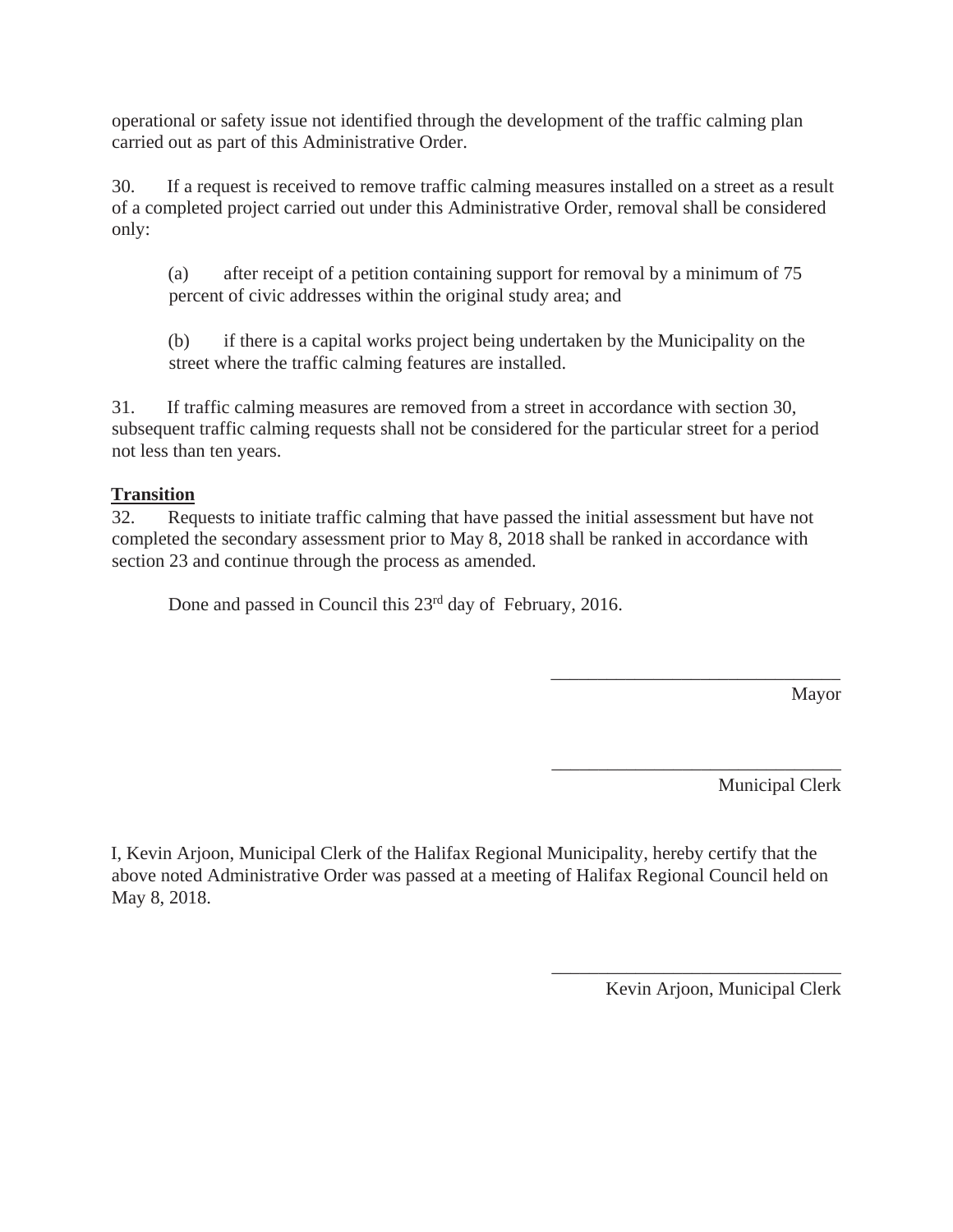Notice of Motion: Changes of Motion: Changes of Motion: Changes of Motion: Changes of Motion: Changes of Motion

Amendment # 1 Notice of Motion: Approval: Approval: Approval: Approval: Approval: Approval: Approval: Approval: Approval: Approval: Approval: Approval: Approval: Approval: Approval: Approval: Approval: Approval: Approval: Approval: Appr Effective Date:

Approval: February 25, 2016

May 8, 2018<br>N/A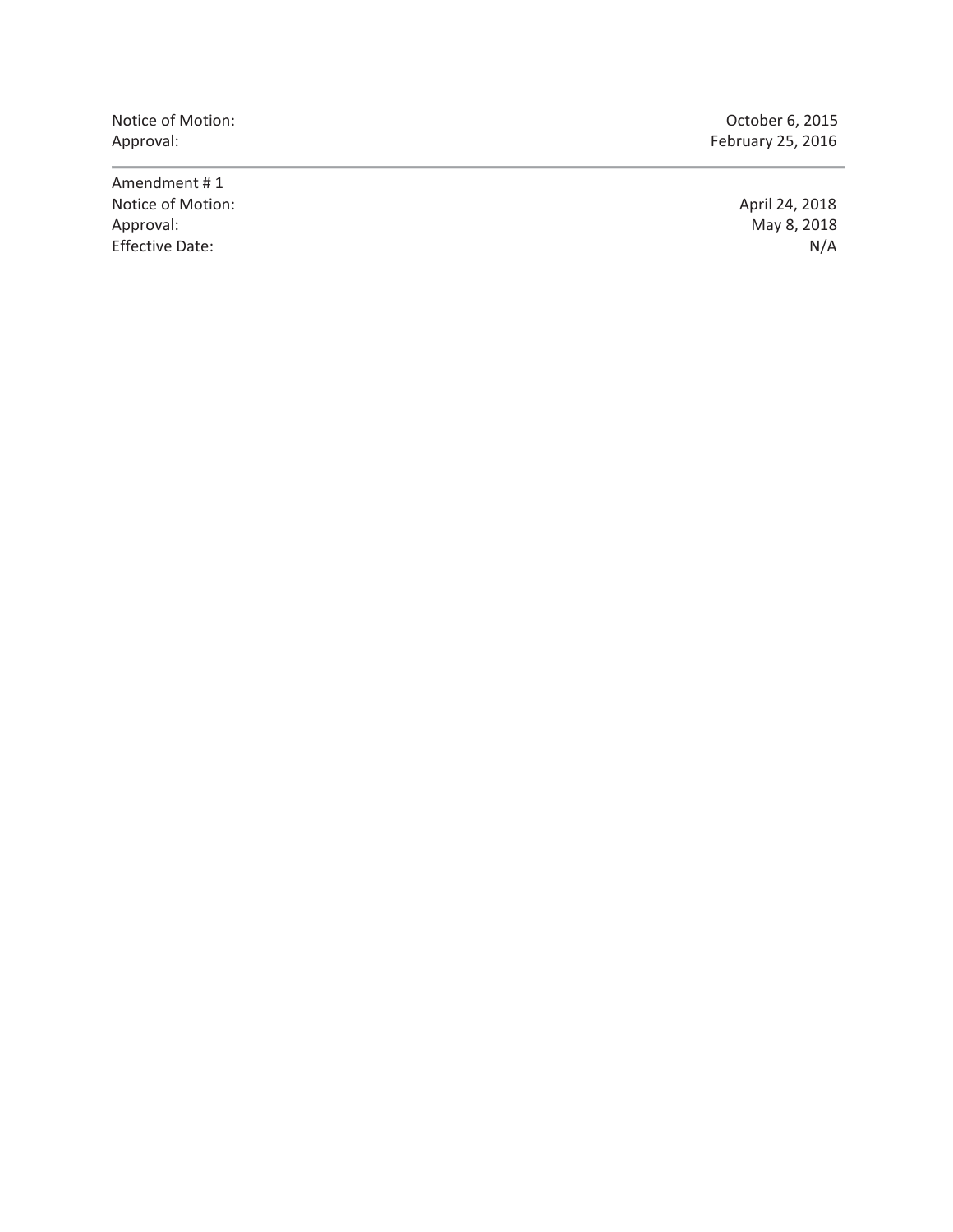

P.O. Box 1749 Halifax, Nova Scotia B3J 3A5 Canada

## **Item No. 14.1.1 Halifax Regional Council May 8, 2018**

| TO:                  | Mayor Savage and Members of Halifax Regional Council  |  |  |
|----------------------|-------------------------------------------------------|--|--|
|                      | Original Signed by $\left  \right\rangle$             |  |  |
| <b>SUBMITTED BY:</b> | Bruce Zvaniga, Acting Chief Administrative Officer    |  |  |
|                      |                                                       |  |  |
| <b>DATE:</b>         | March 28, 2018                                        |  |  |
| <b>SUBJECT:</b>      | Amendments to Admin Order 2015-004-OP Traffic Calming |  |  |

#### **ORIGIN**

Item 14.2.1 of the October 17, 2017 session of Halifax Regional Council:

MOVED by Councillor Outhit, seconded by Councillor Whitman; THAT Halifax Regional Council direct the Chief Administrative Officer (CAO) to return to Council for approval of the necessary amendments to Administrative Order #2015-004-OP, Respecting Traffic Calming to effect the following:

• No Polling: The requirement for resident polling be removed from the Administrative Order.

MOTION PUT AND PASSED UNANIMOUSLY.

#### **LEGISLATIVE AUTHORITY**

Part XII, Section 321 (8), "The traffic authority for the Municipality has, with respect to highways in the Municipality, excluding those for which the Provincial Traffic Authority has authority, the powers conferred upon a traffic authority by or pursuant to the Motor Vehicle Act".

Part XII, Section 322 (1), "Street Related Powers" of the HRM Charter: "The Council may design, lay out, open, expand, construct, maintain, improve, alter, repair, light, water, clean, and clear streets in the Municipality".

#### **RECOMMENDATION**

It is recommended that Halifax Regional Council adopt the proposed amendments to Administrative Order 2015-004-OP Respecting Traffic Calming, as set out in Attachment 1 of this report.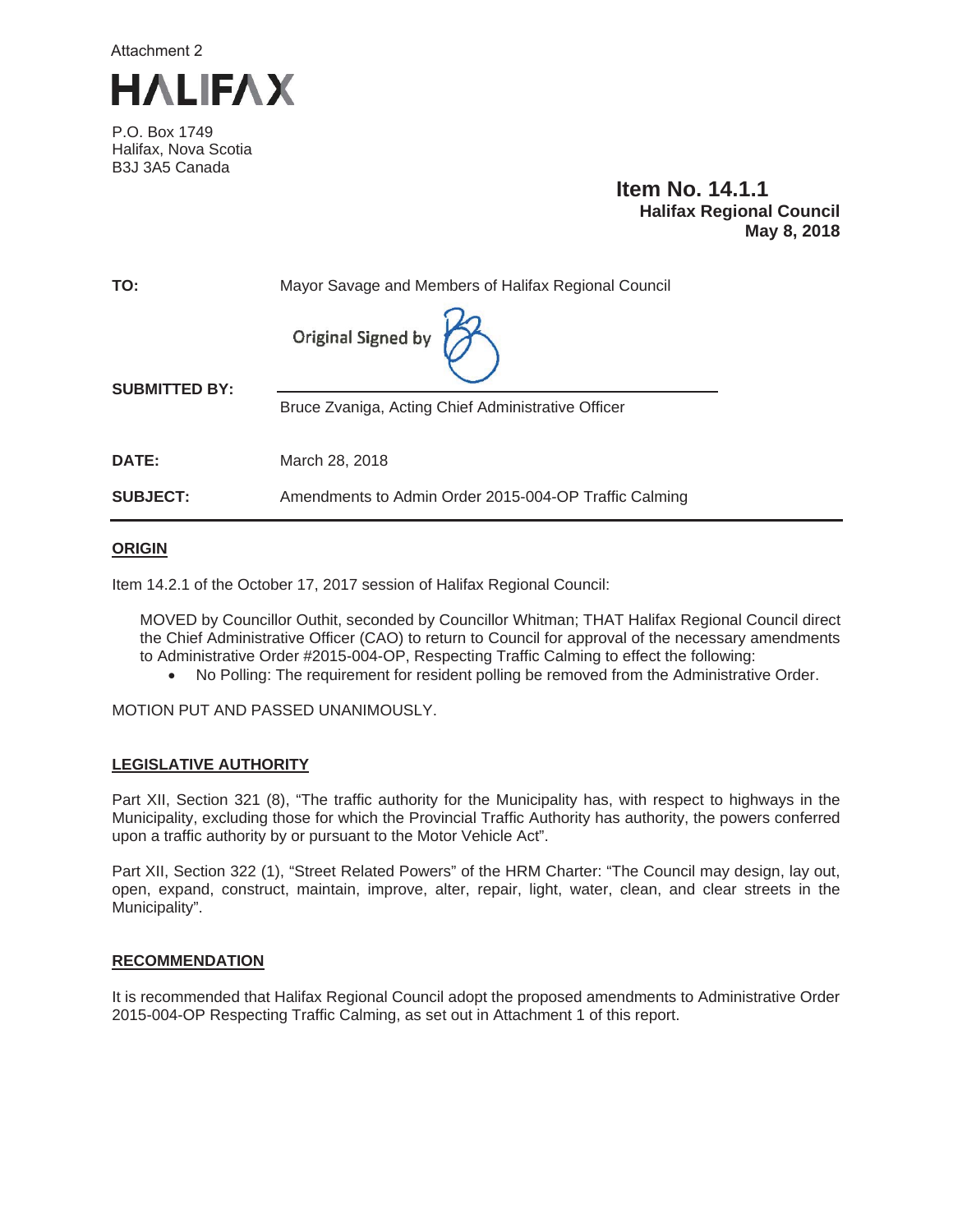#### **BACKGROUND**

At the October 17, 2017 session of Regional Council, staff were directed to remove the requirement for resident polling from the Traffic Calming Administrative Order (the "AO"). With these directed amendments to the AO, staff have taken this opportunity to propose additional changes. Since the AO was approved in 2016, staff have been actively using the policy to assess requests for traffic calming; however, it has become apparent that changes are required to improve the process, clarify expectations, and include additional criteria.

#### **DISCUSSION**

In addition to the removal of resident polling, the following provides a summary of the key proposed changes.

#### Application

The application requirement for a street to not be part of a transit route was removed. The intent with this change is to complete a full traffic calming assessment for transit routes, so that a determination can be made if there is a speeding issue, and if there are other measures that could be implemented aside from vertical deflections. Some horizontal deflections may be acceptable for use on transit routes that would have minimal to no effect on operations and safety. An additional clause was included in the Traffic Calming Plan Development section to note that a review with Halifax Transit may determine that any form of traffic calming measures are not feasible.

Similar to transit route criteria, the primary emergency response route criteria has been revised. Throughout this process, it was identified that this terminology is not standardized throughout our organization. Therefore we have changed the application criteria to streets that "do not provide direct access to an emergency services building". Further limitations would be identified through agency consultation in the traffic calming plan development.

The final change to the application criteria is the addition of the requirement for streets to be "greater than 150 metres in length". This requirement will help better allocate resources as it is unlikely that streets less than this length would permit vehicles to reach and maintain high speeds.

#### Initial Assessment

New criteria for school zones was added to the initial assessment. Through a review of other jurisdictional traffic calming policies, it was found that most do not have a detailed approach to traffic calming in school zones. Most policies only reference school zones in their points scheme for proximity to the study location. The criteria proposed is more specific to speeds within and around the school zone.

Timelines were added for reassessment requests for those streets that do not pass the  $85<sup>th</sup>$  percentile speed requirements in the initial assessment.

Following the initial assessment, the process flow has significantly changed in the proposed AO. Through application of the original AO, it was found that the order of steps was not practical. The proposed layout will provide efficiencies and clarity for users of the AO, without having an impact on the outcome of the requests.

#### Project Ranking

As of March 2018, there are about 100 locations for which staff has done a provisional ranking for potential implementation. Approximately 40% of these locations fall below a total number of ten points on the ranking list. These streets have low speeds, low volumes and limited or no collision history. Because of the large amount of locations for potential implementation, it is proposed to remove all streets with a total number of points below ten from the ranking list. This will include both existing and new requests and will clarify expectations for implementation as it is unlikely that they will become a priority for a sole traffic calming installation. A transition provision has been added to clarify that those requests that have passed the initial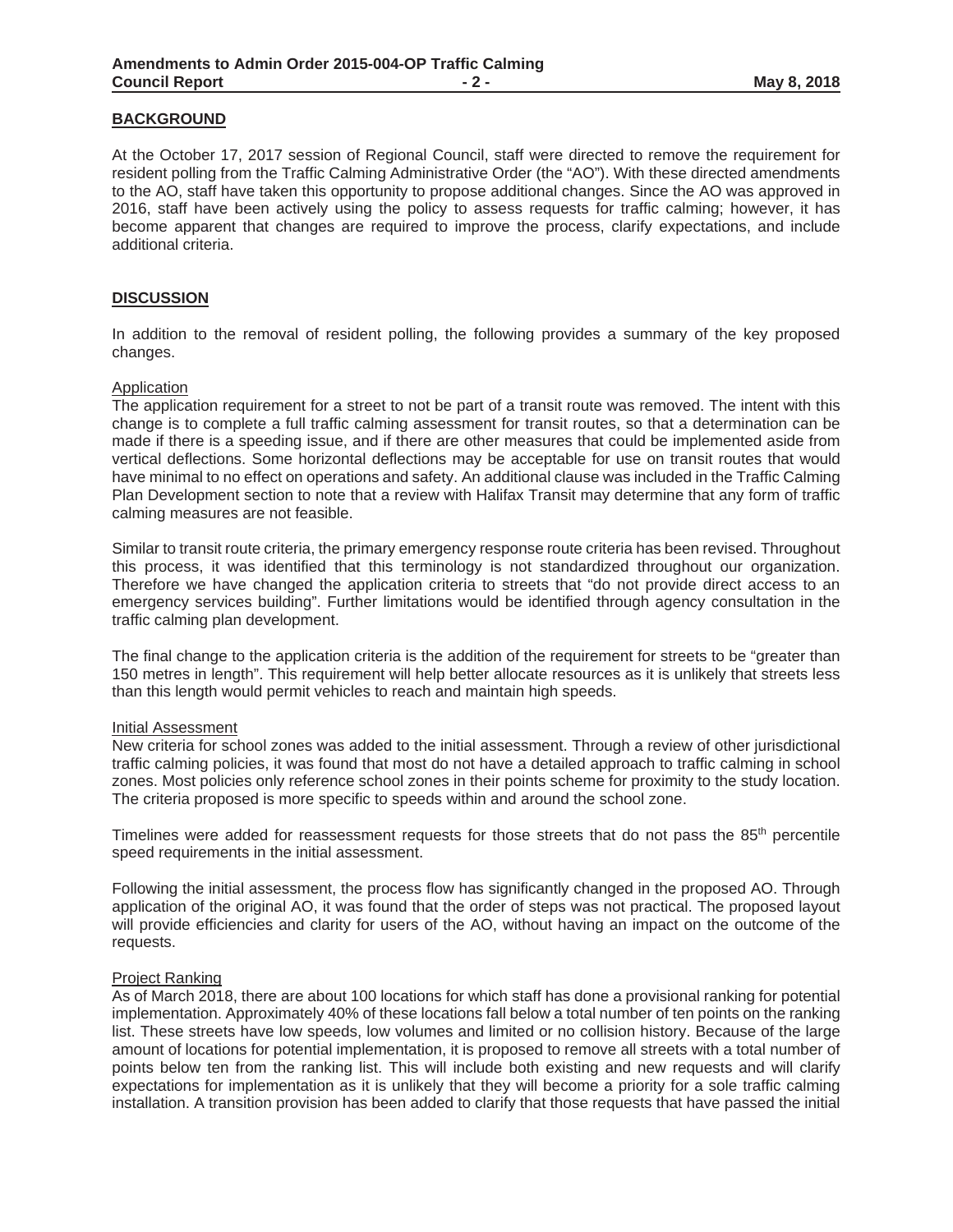assessment but have not completed the secondary assessment prior to these amendments being considered by Council will be ranked in accordance with the new process and continue through the process as amended.

For those streets that have been removed from the ranking list, there is still potential for street upgrades if there is an integration opportunity within the Capital Works Program. Two conditions exist, based on the planned revisions to the HRM Design Guidelines (Red Book) which intend to incorporate a "complete streets" vision that will have a similar effect to the installation of traffic calming measures:

- 1. Until the new HRM Design Guidelines are complete, staff will monitor the Capital Works Program for any locations that received less than ten points from the traffic calming assessment, and review for potential integration opportunities.
- 2. Once the new HRM Design Guidelines are complete, all streets scheduled for a recapitalization will be reviewed with a "complete street lens", which will include those locations removed from the traffic calming ranking list.

For those streets on the ranked list above ten points, integration opportunities within the Capital Works Program will be considered for all streets, regardless of the position on the priority list. Note that it must be a street recapitalization project with a design component. The priority points allocation for planned construction activity was removed due to this new criteria.

Further information on implementation priorities was added to include a note that project streets within close proximity to each other (within a neighbourhood), will be completed together when possible.

#### Traffic Calming Plan Development

Information was added to this section to caution expectations for those streets meeting all other requirements for traffic calming implementations. Through the plan development, it may be found that there are no options to install physical traffic calming measures due to site specific constraints, or operational requirements from other stakeholders.

#### **FINANCIAL IMPLICATIONS**

There are no new financial implications associated with this report. All activities are anticipated to be carried out as part of existing capital and operating budgets.

#### **RISK CONSIDERATION**

There are no significant risks associated with the recommendations in this report. The risks considered rate Low.

#### **COMMUNITY ENGAGEMENT**

Community engagement was not undertaken following the direction of Council to remove the requirement for resident polling from the original Administrative Order.

#### **ENVIRONMENTAL IMPLICATIONS**

Environmental implications not identified.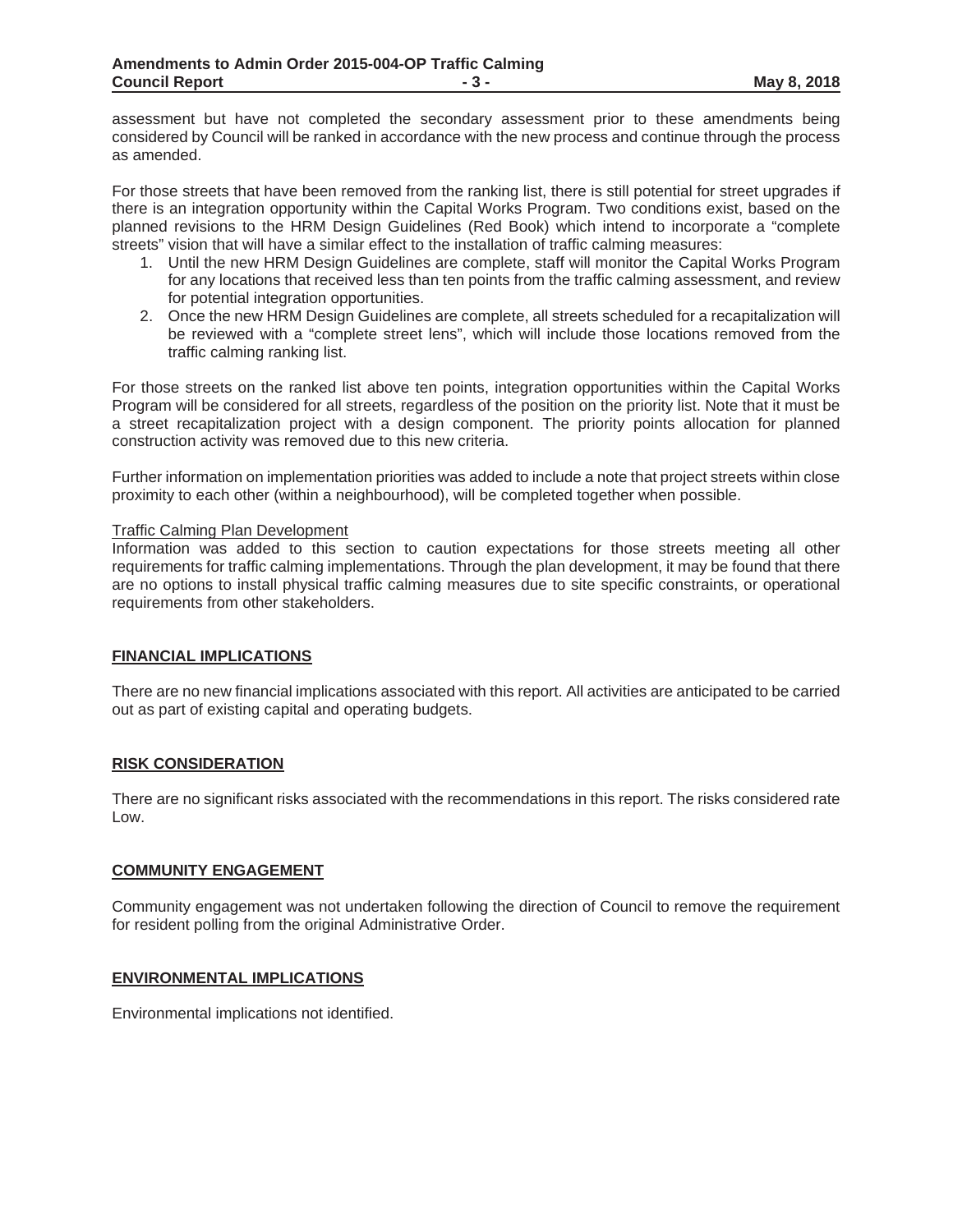### **ALTERNATIVES**

- 1. Regional Council could request additional amendments to the Administrative Order.
- 2. Regional Council could recommend no change to the original Administrative Order.

### **ATTACHMENTS**

Attachment #1 – Amending Administrative Order #2015-004-OP Respecting Traffic Calming Attachment #2 – Showing Proposed Changes, Administrative Order #2015-004-OP Respecting Traffic Calming

A copy of this report can be obtained online at halifax.ca or by contacting the Office of the Municipal Clerk at 902.490.4210.

Report Prepared by: Sam Trask, P.Eng., Transportation & Road Safety Engineer, 902.490.5525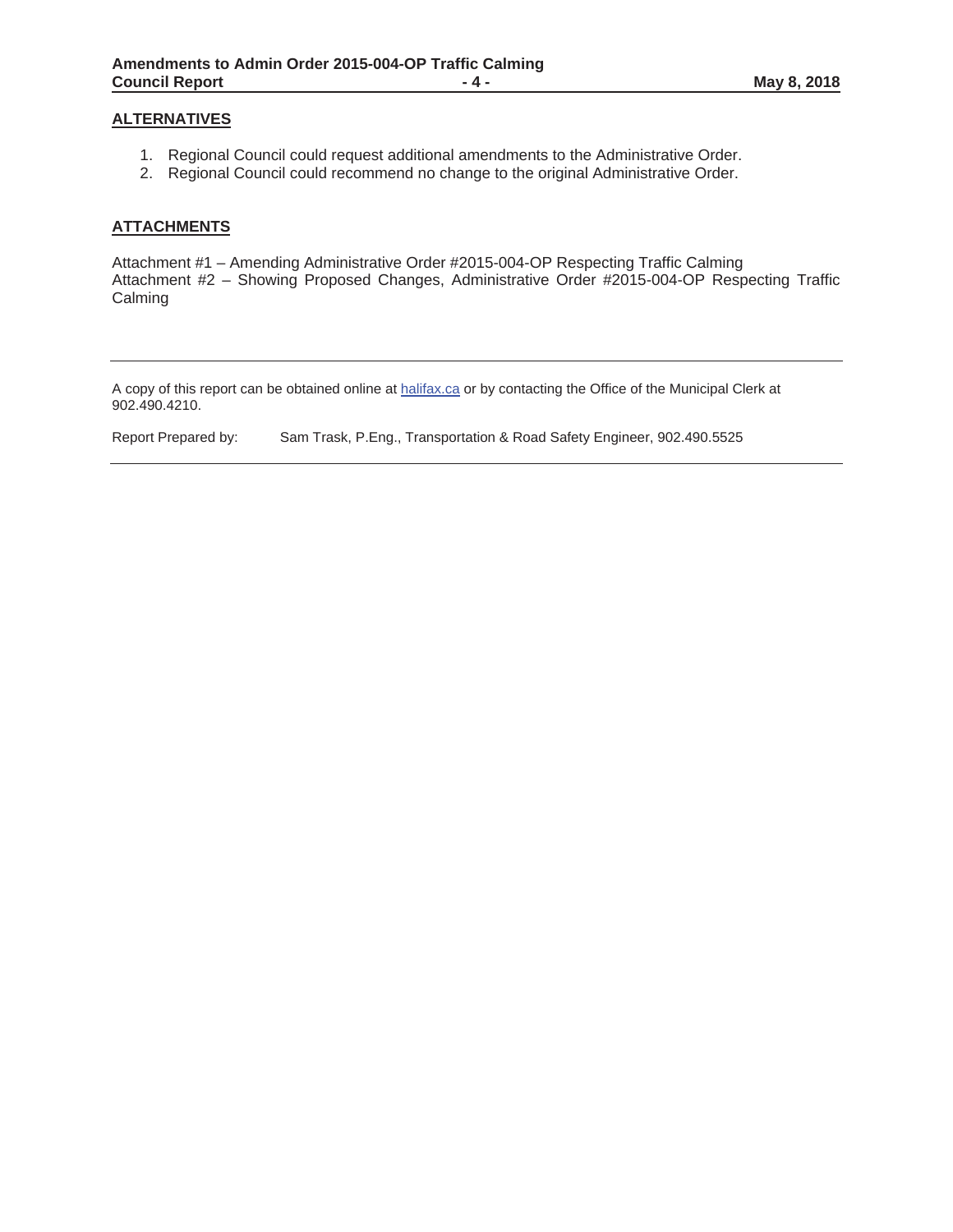### **Attachment 1 (Amending Administrative Order)**

### **HALIFAX REGIONAL MUNICIPALITY ADMINISTRATIVE ORDER NUMBER 2015-004-OP RESPECTING TRAFFIC CALMING**

**BE IT RESOLVED** as an Administrative Order of the Council of the Halifax Regional Municipality that Administrative Order 2015-004-OP, Respecting Traffic Calming, is amended as follows:

1. section 3 is amended as follows:

(a) clause (c) is amended by striking out the words "two lane" following the word "are" and before the word "roads" and adding the words "not multi-lane" following the word "are" and before the word "roads";

- (b) clause (e) is repealed;
- (c) clause (f) is repealed;

(d) clauses (g) and (h) are added immediately after the newly repealed clause (f) and before the header "Interpretation" as follows:

- (g) are greater than 150 metres in length; and
- (h) do not provide direct access to an emergency services building.
- 2. section 4 is amended as follows:
	- (a) clause (ba) is added immediately after clause (b) and before clause (c) as follows:

(ba) "emergency services building" means any fire station, police station, ambulance depot, or hospital;

- (b) clause (e) is repealed;
- (c) clause (fa) is added immediately after clause (f) and before clause (g) as follows:

(fa) "multi-lane road" means a street having more than one lane of travel per direction;

(d) clause (h) is repealed;

(e) clause (ha) is added immediately after the newly repealed clause (h) and before clause (i) as follows:

> (ha) "school zone" means a school area as designated pursuant to the *Motor Vehicle Act*;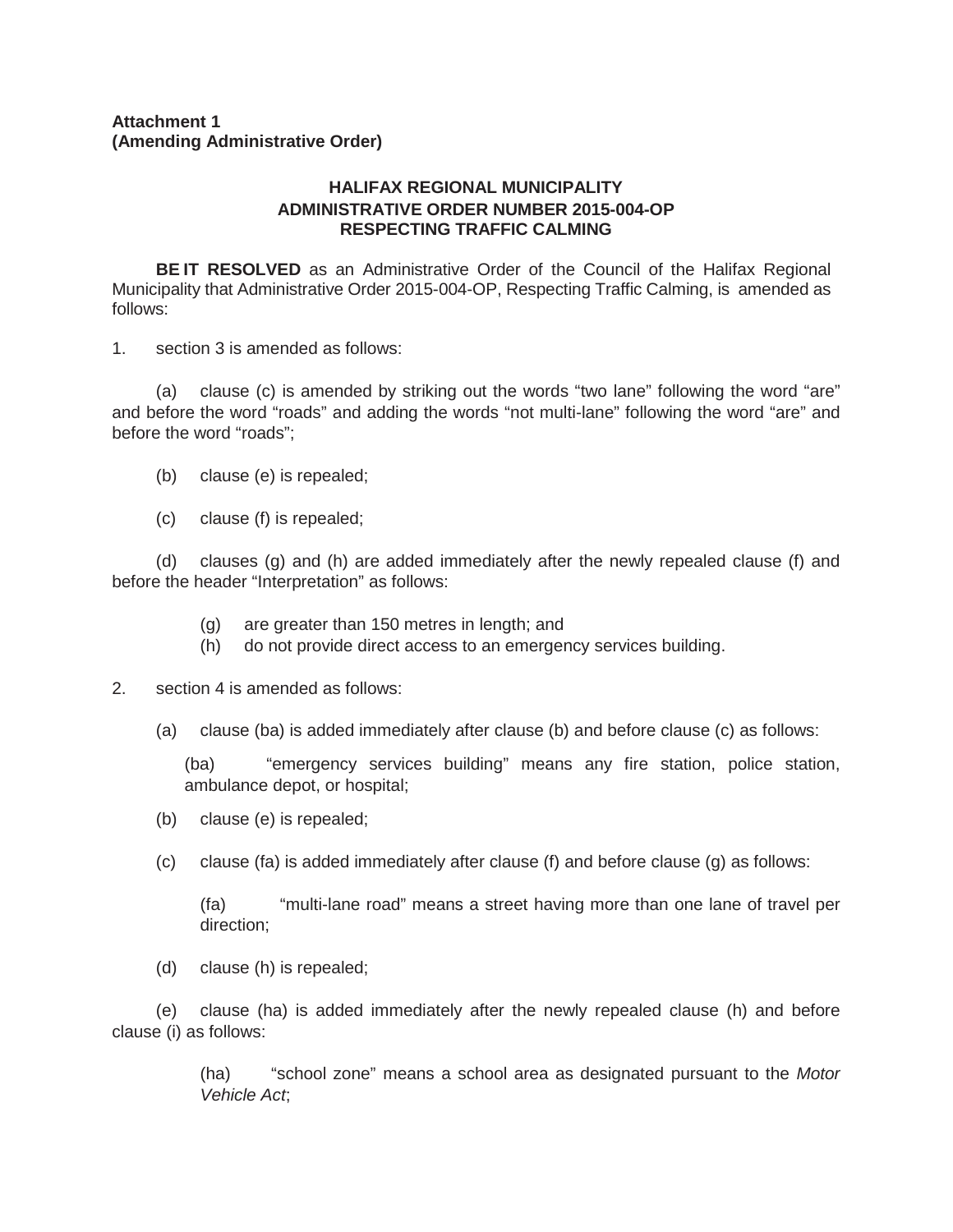(f) clause (ka) is added immediately after clause (k) and before clause (l) as follows:

(ka) "traffic calming" means a combination of primarily physical measures that reduce the negative effects of motor vehicle use, alter driver behaviour, and improve conditions for all street users;

- (g) clause (l) is repealed.
- 3. the header "Screening and Initial Assessment" is amended by striking out the words "and Initial Assessment" following the word "Screening";
- 4. the header "Initial Assessment" is added immediately after subsection 8(2) and before section 9;
- 5. clause (b) of section 9 is amended by:

(a) striking out the words and punctuation "collection of vehicle volume and speed information. Data" at the beginning of the clause and before the word "collection"; and

(b) adding the words and punctuation "a review of speed and volume data. If there is no recent data on file that meets the needs of the request, data" at the beginning of the clause and before the word "collection";

6. subsection 10(2) is repealed;

7. section 10A is added immediately after section 10 and before section 11 as follows:

10A. Notwithstanding section 10, where a project street is within a school zone, and the 85<sup>th</sup> percentile speed identified as part of the data review on the project street is equal to or below 45km/hr, data captured during school arrival and dismissal times will be further evaluated as follows:

(a) if the  $85<sup>th</sup>$  percentile speed during the school arrival and dismissal times is equal to or below 35km/hr, the project street does not qualify for further consideration of traffic calming measures; or

(b) if the  $85<sup>th</sup>$  percentile speed during the school arrival and dismissal times is greater than 35km/hr, the project street will be carried forward for project ranking.

8. section 11 is amended by:

(a) striking out the words "a secondary assessment to be conducted by staff" after the word "for" and before the period at the end of the section; and

(b) adding the words "project ranking" after the word "for" and before the period at the end of the section.

9. section 11A is added immediately after section 11 and before section 12 as follows: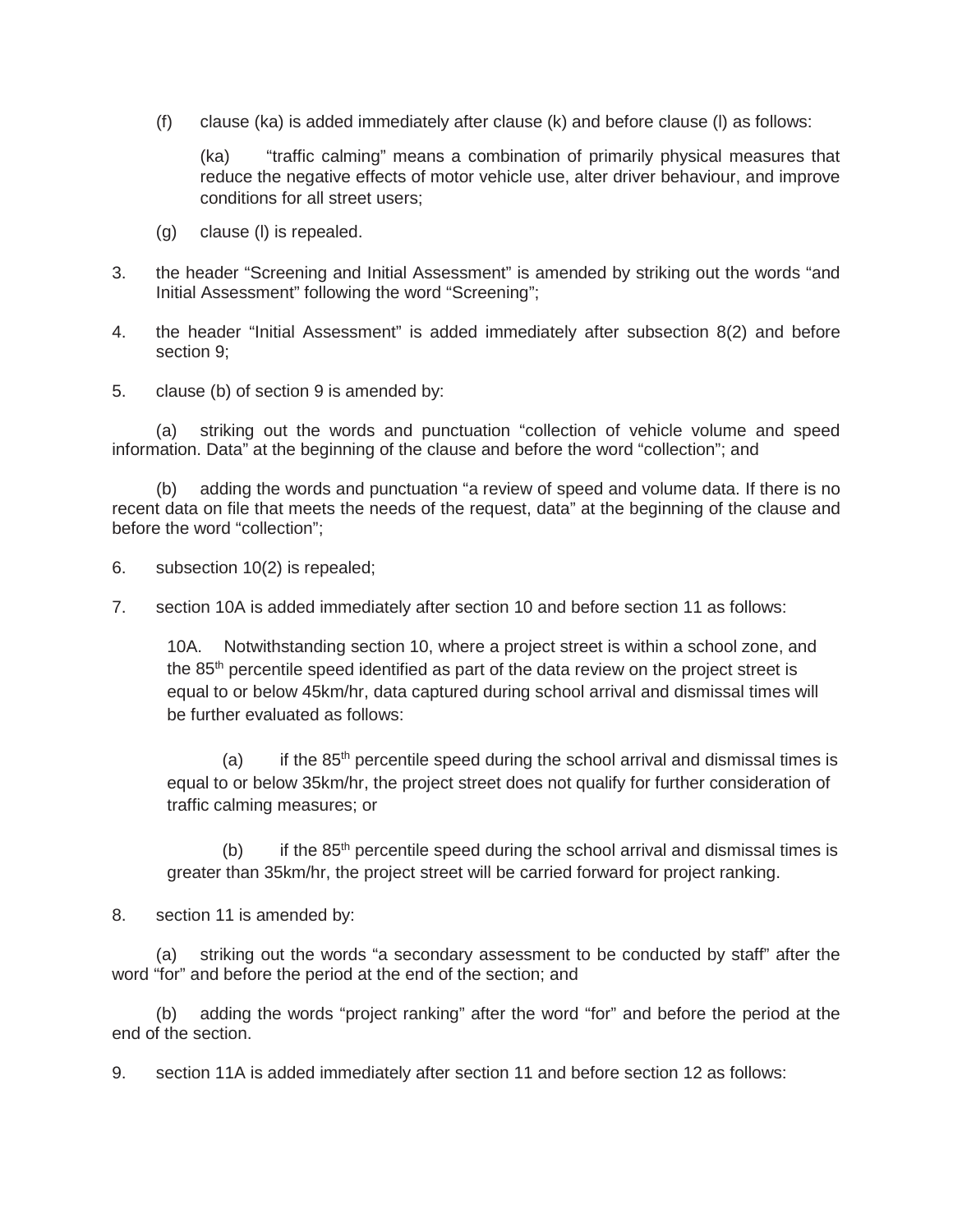11A. Requests to reassess a project street that did not pass the initial assessment will not be considered until:

(a) a minimum of 5 years from the date that determination was made; or

 (b) staff determines there have been significant changes to the street characteristics.

10. sections 12, 13, 14, 15, 16, 17, 18, 19, 20, 21, and 22 are repealed;

11. the header "Project Ranking and Implementation" is amended by striking out the words "and Implementation" after the word "Ranking";

12. section 23 is amended by:

(a) renumbering the existing section 23 as subsection 23(1);

(b) adding the word "initial" after the word "the" and before the word "secondary";

(c) striking out the word "secondary" after the newly added word "initial" and before the word "assessment";

(d) striking out the words "and receives a successful ballot" after the word "assessment" and before the comma;

(e) adding subsections 23(2) and 23(3) following Table 1 and before section 24, as follows:

(2) The ranking score shall be the sum of the number of points awarded under each criteria.

(3) Regardless of whether the request is forwarded for project ranking in accordance with section 10A(b) or 11, if the project street is within a school zone, staff shall also review the 85th percentile speed during the school arrival and dismissal times, and shall calculate the number of points awarded under the criteria for "speed" for both "all streets" and "within a school zone", and shall use the greater of the two numbers in calculating the ranking score.

13. Table 1 of section 23 is amended by:

(a) adding the words "All streets" above the bullet that begins "1 point" in the "point allocation" column in the "speed" row;

(b) adding the following words and bullets immediately following the second bullet in the "point allocation" column in the "speed" row:

Streets within a school zone

• 1 point for each km/h that the 85th percentile speed exceeds 35km/h during arrival and dismissal times, up to 10 points.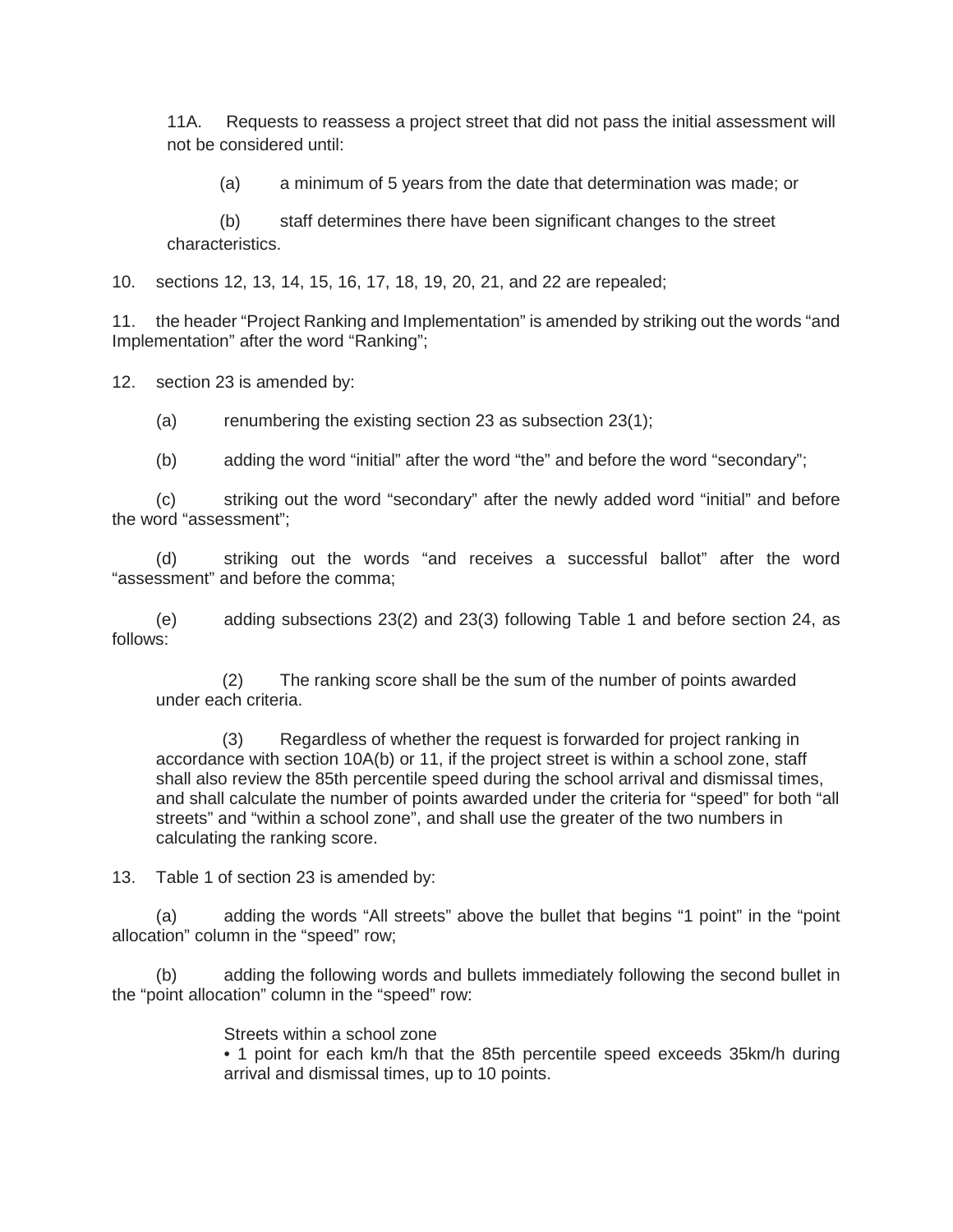• 2 points for each km/h that the 85th percentile speed exceeds 45km/h during arrival and dismissal times.

(c) striking out the number and word "5 years" after the word "previous", and adding the number and words "3 year period preceding the request" after the word "previous" in the "point allocation" column in the "collisions" row;

(d) striking out the word "missing" after the word "are" and before the word "to", and adding the words "not present" after the word "are" and before the word "to" in the "point allocation" column in the "local street" row of the "infrastructure" row;

(e) striking out the word "missing" after the word "are" and before the word "to", and adding the words "not present" after the word "are" and before the word "to" in the "point allocation" column in the "minor collector street" row of the "infrastructure" row;

adding the word "walkable" after the word "each" and before the word "pedestrian" in the "point allocation" column in the "pedestrians" row; and

(g) repealing the "construction activity" row;

14. section 23A is added immediately following the newly added subsection 23(3) and before section 24 as follows:

23A. (1) If the total number of points from the ranking score is less than 10, the street will be removed from the ranked list.

(2) Requests to reassess a street that was removed from the ranked list will not be considered until:

(a) a minimum of 5 years from the date that determination was made; or

(b) staff determines there have been significant changes to the street characteristics.

15. section 24 is amended as follows:

(a) renumbering the existing section 24 as subsection  $24(1)$ ;

(b) striking out the words "Ranked projects" at the beginning of the newly renumbered subsection (1) and before the word "shall";

(c) adding the words "If the total number of points from the ranking score is equal to or greater than 10, the street" at the beginning of the newly renumbered subsection (1) and before the word "shall"; and

(d) adding subsections (2) and (3) immediately following the newly renumbered subsection (1) as follows:

> (2) Where there is an integration opportunity with another scheduled street recapitalization project with a design component under the Capital Works Program, that street will take priority, regardless of its position on the ranked list.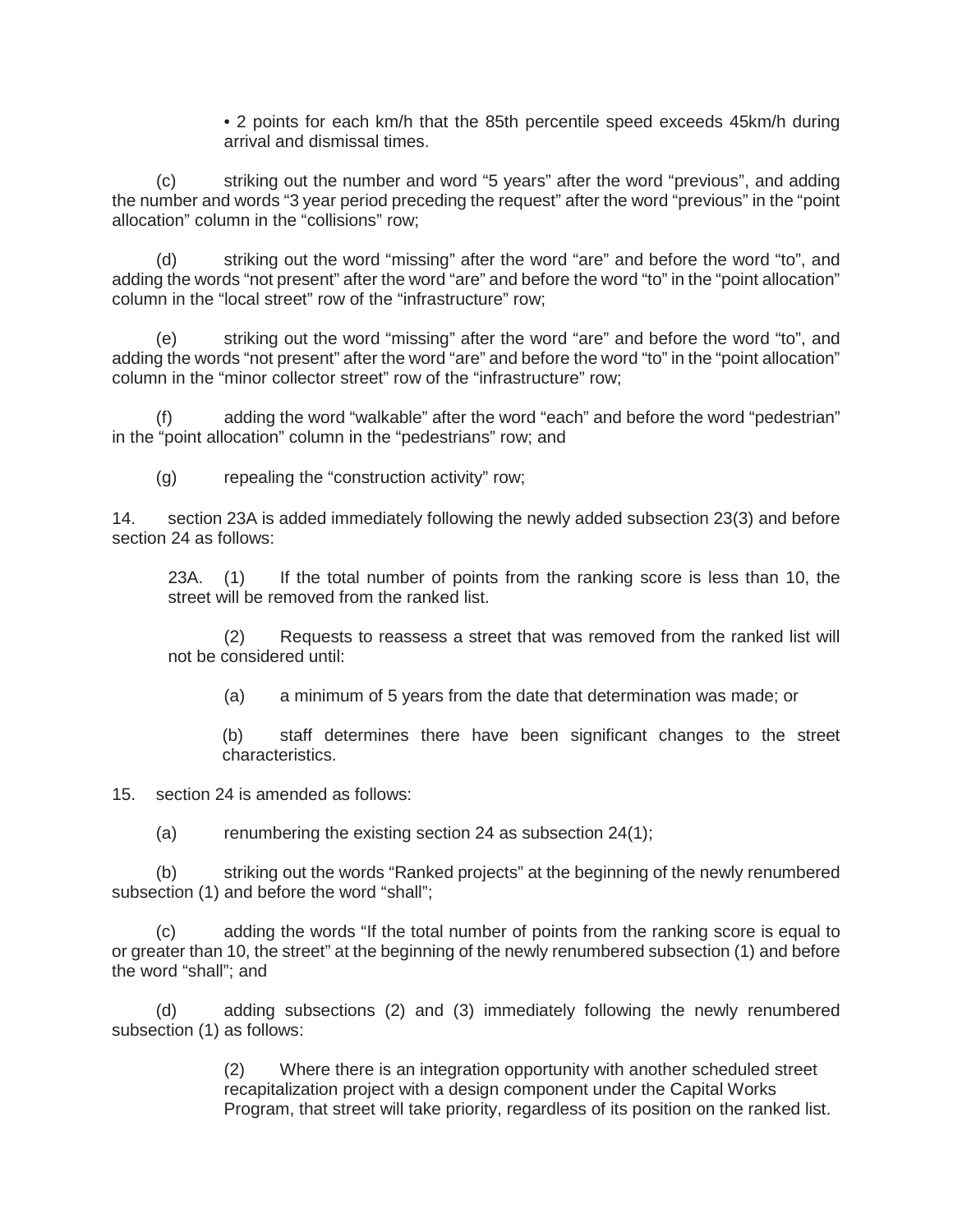(3) Where possible, streets within close proximity to each other in a neighbourhood will be implemented together.

16. the header "Traffic Calming Plan Development" is added immediately following section 25;

17. sections 25A to 25C are added immediately following the new header "Traffic Calming Plan Development" and before the header "Installation and Monitoring" as follows:

25A. Upon approval of the Municipality's annual capital budget, staff shall create a proposed implementation list and identify potential traffic calming measures to be considered for installation.

25B. (1) Staff shall prepare a traffic calming plan for each street on the annual proposed implementation list, and shall consider the physical characteristics of each street.

(2) In developing a traffic calming plan, staff shall consult with Fire Services, Police, Road Operations & Construction, Project Planning & Design, Emergency Health Services and Halifax Transit in order to gather input and identify any specific concerns based on their operational requirements, and shall work to modify the design as necessary to address those concerns.

(3) Where specific concerns cannot be addressed to the satisfaction of all parties consulted, no further action will be taken, and the street shall be removed from the implementation list.

25C. (1) Staff shall submit the traffic calming plan for approval by the Traffic Authority.

(2) If the Traffic Authority approves the traffic calming plan, staff shall move the traffic calming plan forward for implementation.

(3) If the Traffic Authority does not approve the traffic calming plan, no further action will be taken, and the street shall be removed from the implementation list.

18. section 25D is added immediately following the header "Installation and Monitoring" and before section 26 as follows:

25D. Installations of traffic calming measures approved by the Traffic Authority shall proceed under the Capital Works Program.

19. section 27 is amended by striking out the words "the desired" after the word "indicate" and before the word "vehicle" and adding the word "a" after the word "indicate" and before the word "vehicle";

20. section 28 is amended by striking out the words "the desired" after the word "indicate" and before the word "vehicle" and adding the word "a" after the word "indicate" and before the word "vehicle";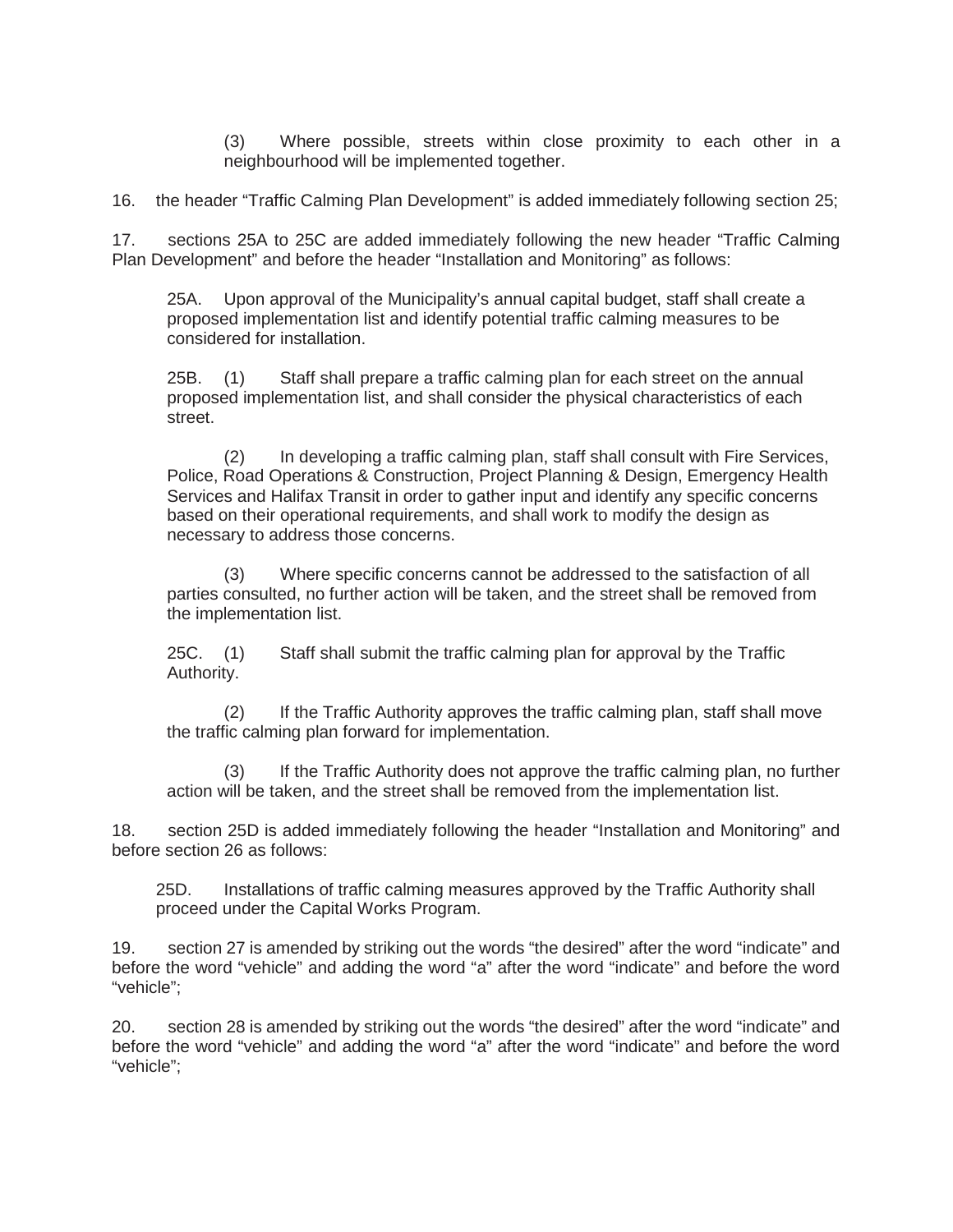21. section 29 is amended by striking out the words "secondary assessment" after the word "the" and before the word "carried" and adding the words "development of the traffic calming plan" after the word "the" and before the word "carried";

22. the header "Transition" is added immediately following section 31; and

23. section 31 is added immediately following the new header "Transition" as follows:

31. Requests to initiate traffic calming that have passed the initial assessment but have not completed the secondary assessment prior to XXXXXXXX shall be ranked in accordance with section 23 and continue through the process as amended.

Done and passed in Council this XXth day of April, A.D. 2018

Mayor

Municipal Clerk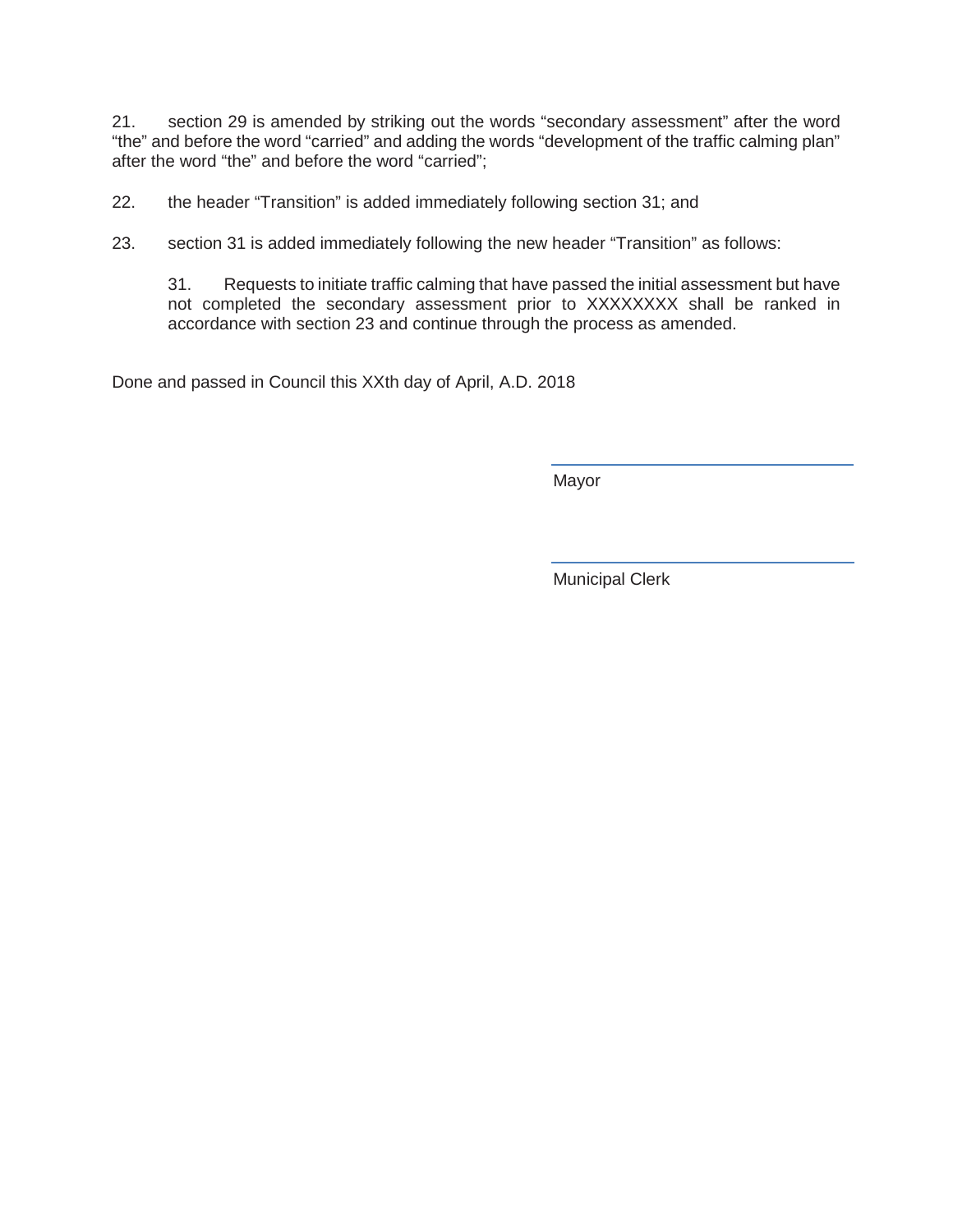## **ADMINISTRATIVE ORDER NUMBER 2015-004-OP RESPECTING TRAFFIC CALMING**

**BE IT RESOLVED AS AN ADMINISTRATIVE ORDER** of the Council of the *Halifax Regional Municipality* under the authority of the *Halifax Regional Municipality Charter*  and the *Motor Vehicle Act,* as follows:

## **Short Title**

2. This Administrative Order may be cited as the *"Traffic Calming Administrative Order".*

## **Purpose**

3. The purpose of this Administrative Order is to:

(a) establish the process for residents to make requests to have a street assessed for installation of traffic calming measures;

(b) provide clear and concise criteria and method for assessing Municipal streets in order to determine the need and suitability of implementing traffic calming measures; and

(c) provide information to the Traffic Authority for consideration when assessing applications for the installation of traffic calming measures.

# **Application**

4. This Administrative Order applies only to streets owned by the Municipality that meet the following conditions:

- (a) are within residential areas;
- (b) are classified as "local streets" or "minor collector streets";
- (c) are  $two$ -lane not multi-lane roads;
- (d) have a posted speed limit not greater than 50 kilometres per hour;
- (e) are not part of a transit route; and Repeal
- (f) are not part of a primary emergency response route. Repeal
- (g) are greater than 150 metres in length; and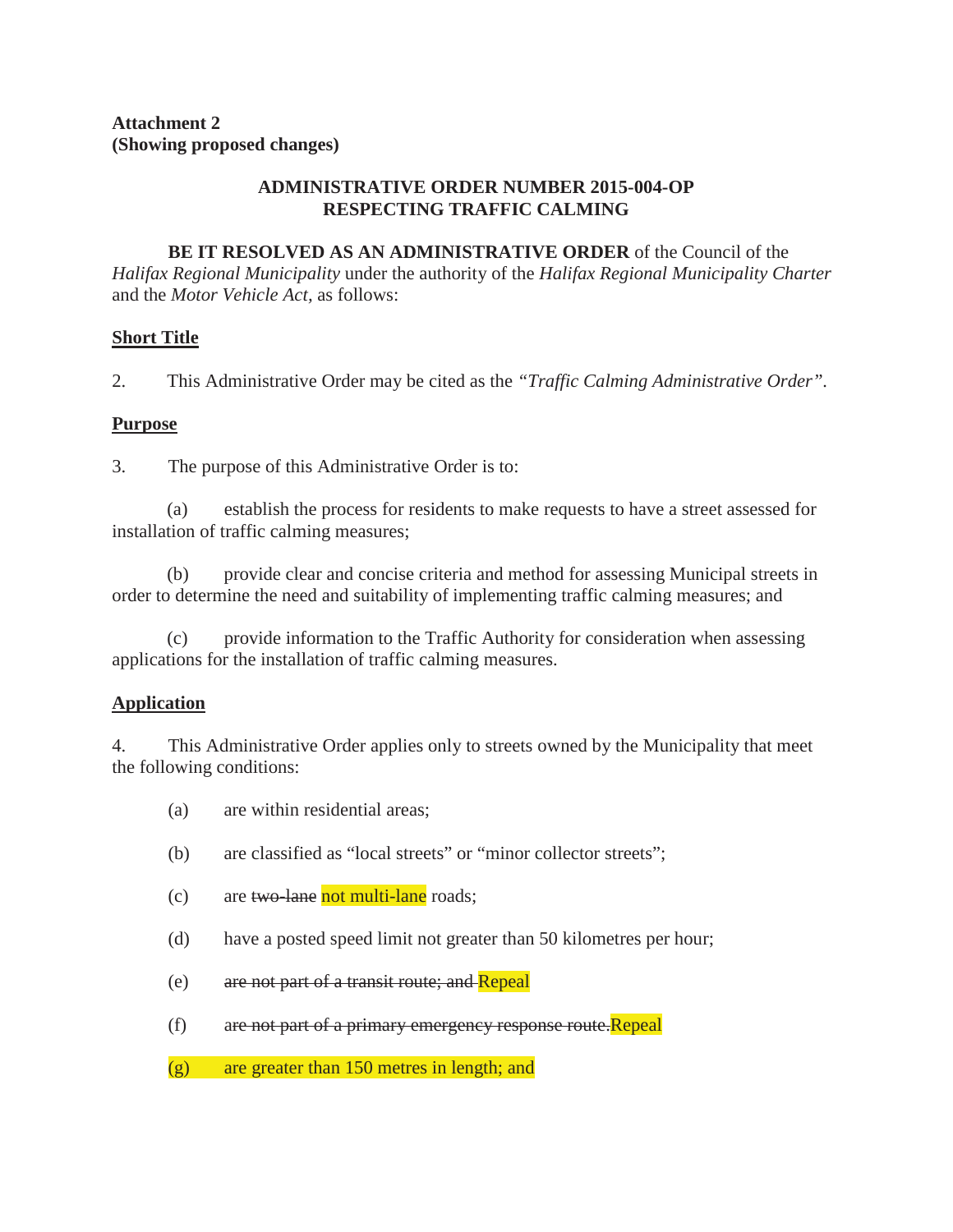(h) do not provide direct access to an emergency services building.

## **Interpretation**

5. In this Administrative Order,

(a) " $85<sup>th</sup>$  percentile speed" means the speed at, or below which, 85 percent of vehicles on a roadway are travelling;

(b) "applicant" means a person requesting that a traffic calming assessment be carried out on a particular street;

(ba) "emergency services building" means any fire station, police station, ambulance depot, or hospital;

(c) "Engineer" means the Engineer as defined in section 3(ac) of the *Halifax Regional Municipality Charter, S.N.S. 2008, c. 39;*

(d) "local street" means a street, as classified by the Municipality, in a primarily residential area, designed and constructed with the primary purpose of providing access to properties directly fronting the street;

(e) "majority" means the sum of fifty percent of the total number of ballots issued plus one ballot Repeal;

(f) "minor collector street" means a street, as classified by the Municipality, in a primarily residential area, designed and constructed with the intended purpose of providing traffic movement into and out of an area, as well as providing access to properties directly fronting the street;

(fa) "multi-lane road" means a street having more than one lane of travel per direction;

(g) "Municipality" means the Halifax Regional Municipality;

(h) "primary emergency response route" means a route identified by Fire Services staff as being the primary route used to access a particular area when responding to an emergency call Repeal;

(ha) "school zone" means a school area as designated pursuant to the *Motor Vehicle Act*;

(i) "staff" means the staff of the Municipality;

(j) "street" means a public street as defined in section 3(bu) of the *Halifax Regional Municipality Charter, S.N.S. 2008, c. 39;*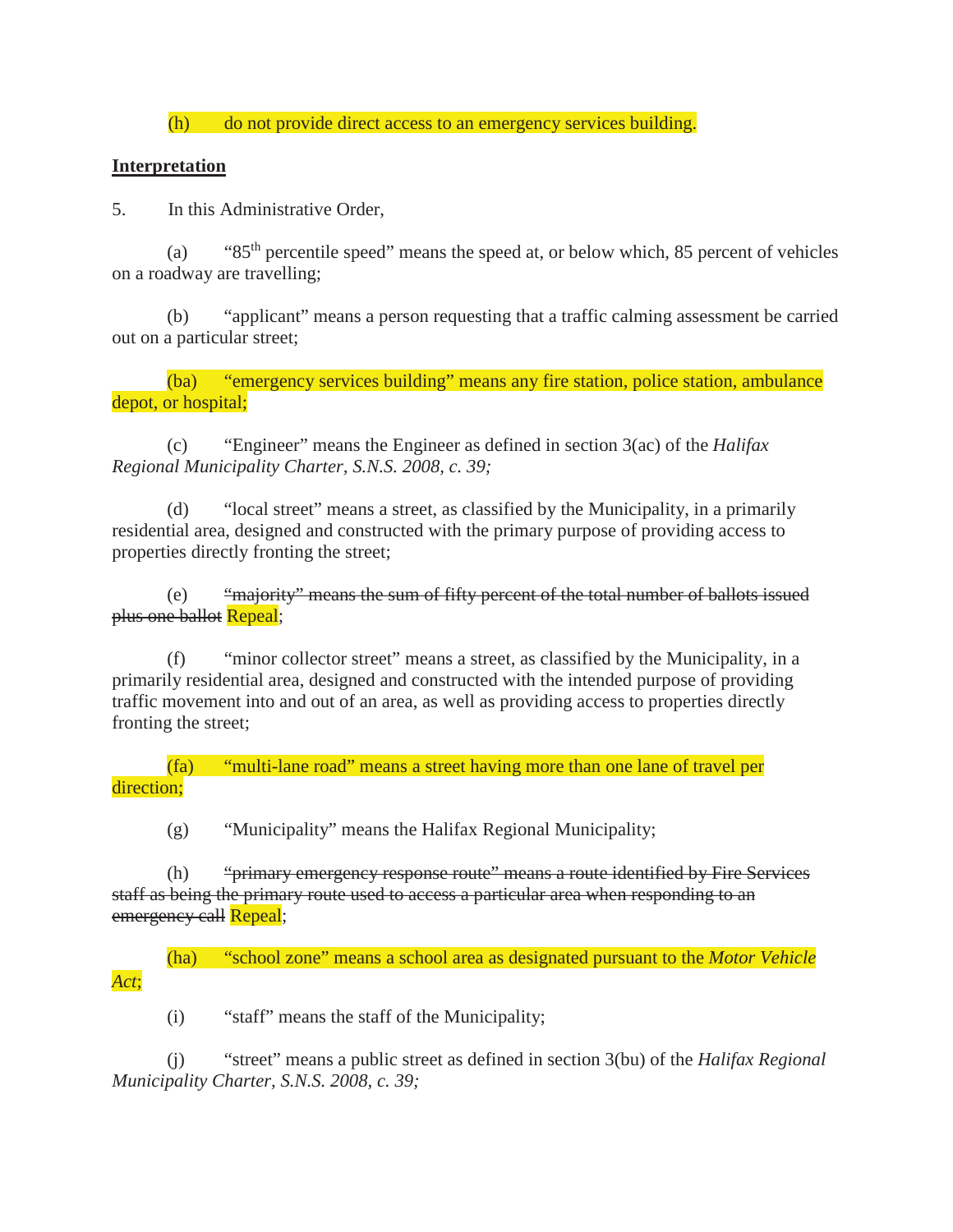(k) "Traffic Authority" means the Traffic Authority of the Municipality appointed by the Council pursuant to the *Halifax Regional Municipality Charter* and the *Motor Vehicle Act;*

(ka) "traffic calming" means a combination of primarily physical measures that reduce the negative effects of motor vehicle use, alter driver behaviour, and improve conditions for all street users;

(l) "transit route" means a route on which public transit busses are regularly operated as identified by Halifax Transit staff and also includes routes regularly used by school busses **Repeal**; and

(m) "vpd" means vehicles per day.

## **Initiation of Traffic Calming Assessments on Municipal Streets**

6. Requests to initiate a traffic calming assessment for a street may be made by:

(a) residents who live on the street, or section thereof, for which traffic calming measures are being requested; or

(b) Councillor(s), on behalf of a resident or residents who reside on a particular street, or section thereof, for which traffic calming measures are being requested.

7. Upon initiation, the time frame to complete a full project assessment will depend on the timing of the request, availability of staff resources, complexity of the subject street(s) and project area, measures identified for implementation and available funding.

## **Process for Undertaking Traffic Calming Assessments on Municipal Streets**

## **Screening and Initial Assessment**

8. Upon receipt of a request, staff shall undertake a screening process in order to determine if the requested street would be eligible for consideration of traffic calming measures based on the conditions identified in Section 3, Application, of this Administrative Order.

9. (1) If, based on the screening process, it is determined that the street is not eligible for traffic calming measures, staff shall provide notification to the requestor and the process is complete.

(2) Staff may contact Police to discuss potential enforcement alternatives if deemed appropriate by staff.

## **Initial Assessment**

10. If the request passes the screening process, an initial assessment shall be conducted by staff and shall include: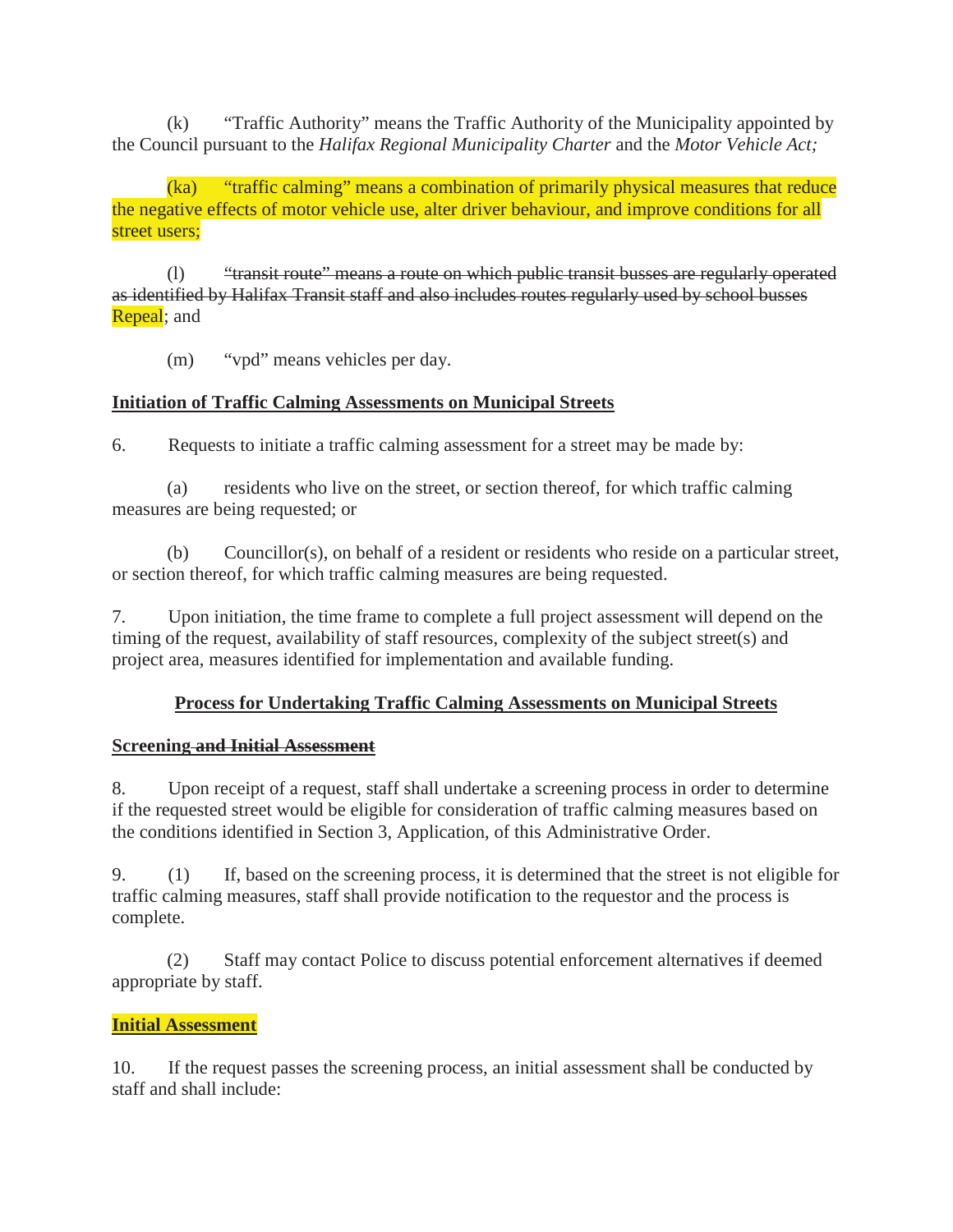(a) identification of appropriate project limits based on the surrounding and connecting roadway network; and

(b) collection of vehicle volume and speed information. Data a review of speed and volume data. If there is no recent data on file that meets the needs of the request, data collection equipment shall be installed at locations within the identified project limits such that the resulting data will provide a representative indication of typical traffic conditions and shall be left in place to collect a minimum of seven (7) days of continuous data.

11. (1) If the 85th percentile speed identified as part of the initial assessment on the project street is equal to or below 45 km/hr, the project street does not qualify for further consideration of traffic calming measures. Notification of the results shall be provided to the requestor and the process is complete.

(2) Staff may contact Police to discuss potential enforcement alternatives if deemed appropriate by staff. Repeal.

10A. Notwithstanding section 10, where a project street is within a school zone, and the 85<sup>th</sup> percentile speed identified as part of the data review on the project street is equal to or below 45km/hr, data captured during school arrival and dismissal times will be further evaluated as follows:

(a) if the  $85<sup>th</sup>$  percentile speed during the school arrival and dismissal times is equal to or below 35km/hr, the project street does not qualify for further consideration of traffic calming measures; or

(b) if the  $85<sup>th</sup>$  percentile speed during the school arrival and dismissal times is greater than 35km/hr, the project street will be carried forward for project ranking.

12. If the 85th percentile speed identified as part of the initial assessment on the project street is above 45 km/hr, the request shall be carried forward for a secondary assessment to be conducted by staff project ranking.

11A. Requests to reassess a project street that did not pass the initial assessment will not be considered until:

- (a) a minimum of 5 years from the date that determination was made; or
- (b) staff determines there have been significant changes to the street characteristics.

## **Secondary Assessment**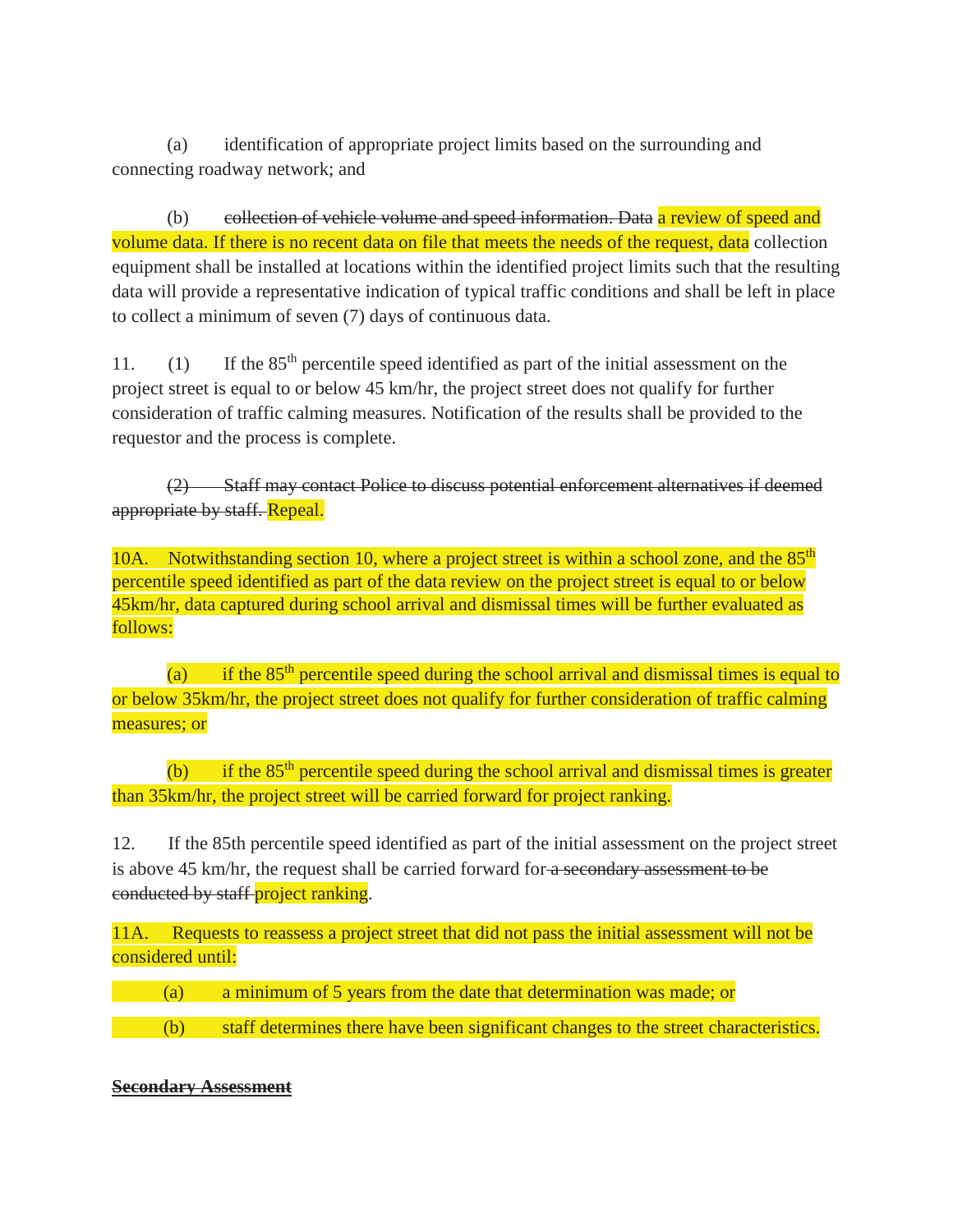13. If the request passes the initial assessment, staff shall undertake a secondary assessment that shall include:

(a) consultation with staff from Traffic Management, Fire Services, Police, Road Operations & Construction, Project Planning & Design, Emergency Health Services and Halifax Transit in order to gather input and identify any specific concerns based on their operational requirements. The consultation shall provide input into traffic calming measures to be considered for implementation on the project street(s);

 $(b)$  collection of collision history for the identified project street(s) for the five year period preceding the request for traffic calming; and

(c) identification of existing conditions and infrastructure including:

- (i) presence or absence of sidewalk and curb;
- (ii) alignment characteristics and potential sight obstructions, such as steep grades, sharp curves; and
- (iii) nearby and abutting pedestrian generators such as schools, playgrounds, parks, seniors' facilities, community centresRepeal.

14. In completing the secondary assessment, staff shall identify potential traffic calming measure(s) to be considered for implementation on the project street(s) and prepare a traffic calming plan for review and approval by the Traffic Authority Repeal.

15. If Traffic Authority approval is received:

(a) staff may proceed with the process for resident acceptance of the proposed traffic calming plan; or,

(b) staff may recommend action to Council without polled support if there is a clear and demonstrated safety issue identified as a result of the completion of all assessments. Moderate speeding alone may not cause a significant safety risk under certain circumstancesRepeal.

15. If Traffic Authority approval is not received, the process is complete Repeal.

### **Process for Acceptance of Traffic Calming Measures**

16. Upon completion of the secondary assessment, staff shall prepare a letter outlining:

- $(a)$  the request;
- (b) the results of all assessments; and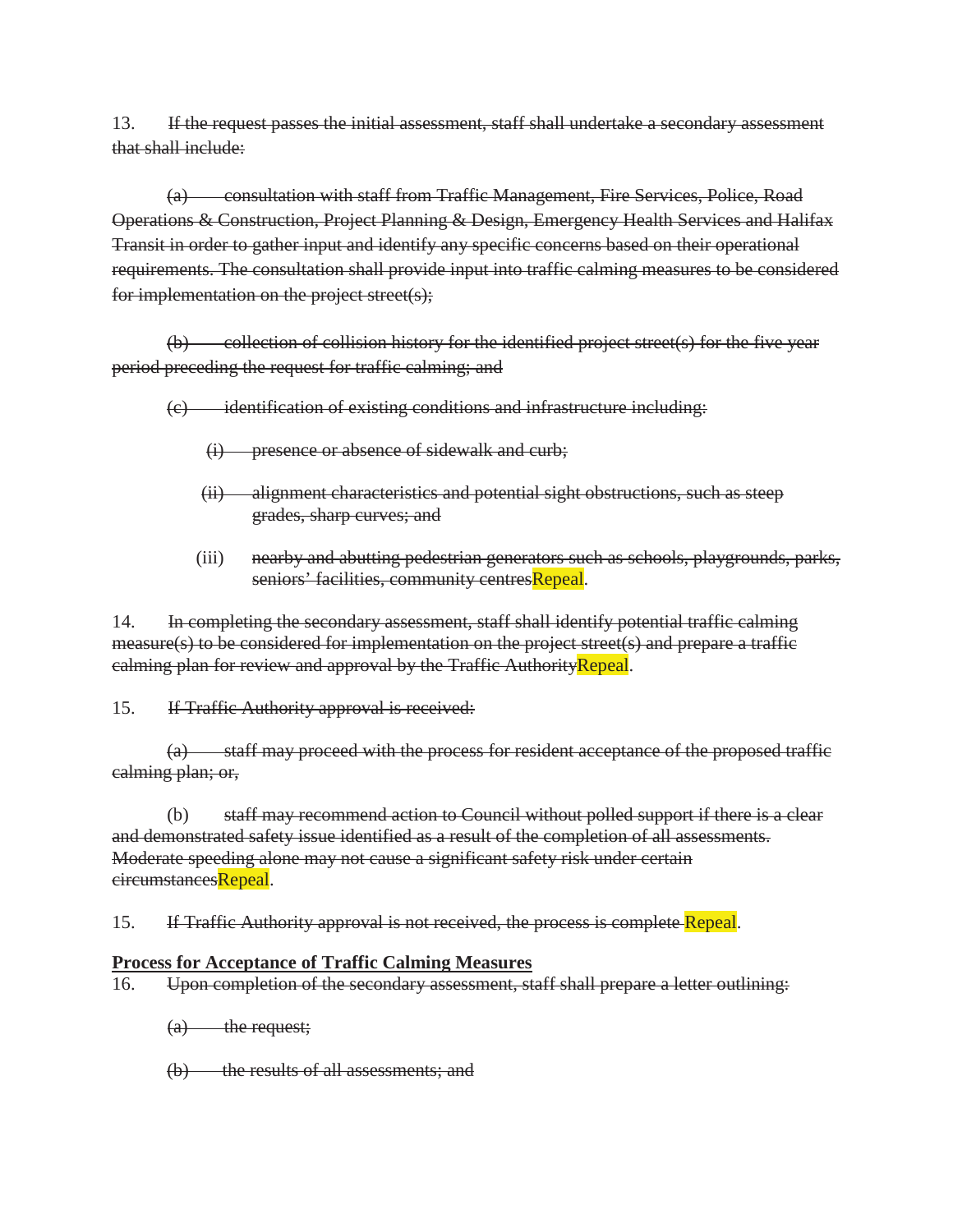$(c)$  the approved traffic calming planRepeal.

17. The letter and a mail-out ballot shall be sent to residents of the street(s) being considered for implementation of traffic calming measuresRepeal.

18. Each civic address is entitled to one voteRepeal.

19. (1) If the number of ballots returned in favour of implementation of the proposed traffic calming measures is less than a majority, then the ballot is unsuccessful. The original requestor and all civic addresses included in the mail-out will be notified of the unsuccessful vote and the process is complete.

(2) Staff may contact Police to discuss potential enforcement alternatives if deemed appropriate by staffRepeal.

20. Where a project does not receive the required resident support to proceed with installation of traffic calming measures, subsequent requests for implementation of traffic calming measures shall not be considered for the project street(s) until:

(a) a period of at least five years has passed; or

(b) a significant change has occurred in or near the project area that would result in a noticeable change to traffic characteristicsRepeal.

21. If the number of ballots returned in favour of implementation of the proposed traffic calming measures is equal to or greater than a majority, then the ballot is successful. The original requestor and all civic addresses included in the mail-out will be notified of the successful voteRepeal.

22. Successful projects shall be carried forward for ranking and approval for implementationRepeal.

### **Project Ranking and Implementation**

23.  $(1)$  If a request passes the initial secondary assessment and receives a successful ballot, staff shall rank the project based on the criteria outlined in Table 1:

| Table 1 – Priority Points for Ranking Traffic Calming Projects |                                   |                                                                                                                                                                                                                                                                                                                                                                                   |  |
|----------------------------------------------------------------|-----------------------------------|-----------------------------------------------------------------------------------------------------------------------------------------------------------------------------------------------------------------------------------------------------------------------------------------------------------------------------------------------------------------------------------|--|
| Criteria                                                       | Measure                           | <b>Point Allocation</b>                                                                                                                                                                                                                                                                                                                                                           |  |
| Speed                                                          | 85 <sup>th</sup> Percentile Speed | <b>All</b> streets<br>1 point for each km/h that the $85th$ percentile<br>speed exceeds 45 km/h, up to 10 points.<br>• 2 points for each km/h that the $85th$ percentile<br>speed exceeds 55 km/h.<br>Streets within a school zone<br>1 point for each km/h that the 85 <sup>th</sup> percentile<br>speed exceeds 35 km/h during arrival and<br>dismissal times, up to 10 points. |  |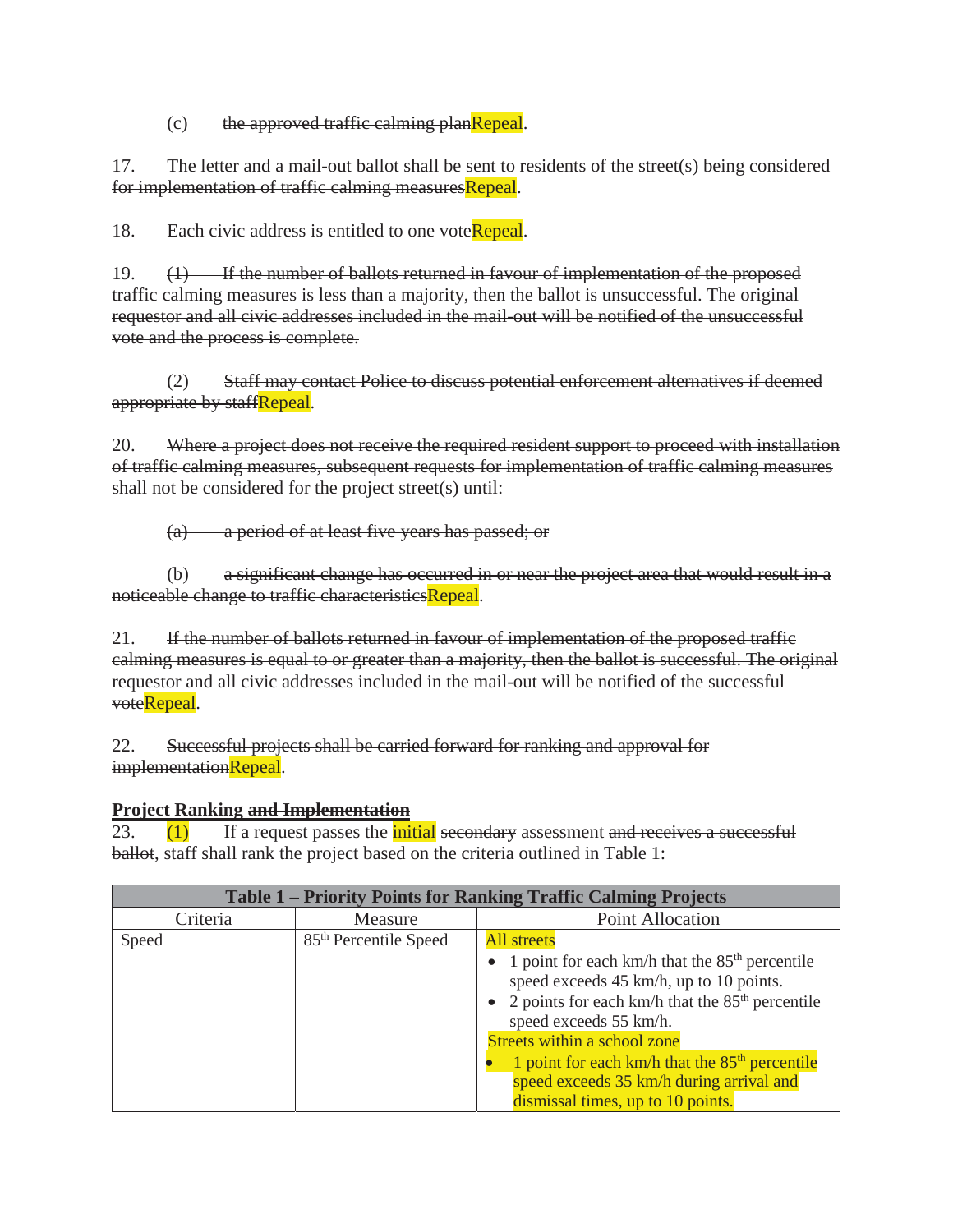|                                        |                                          | • 2 points for each km/h that the $85th$ percentile<br>speed exceeds 45 km/h during arrival and<br>dismissal times.                                                                                                      |                                                                                                                       |  |
|----------------------------------------|------------------------------------------|--------------------------------------------------------------------------------------------------------------------------------------------------------------------------------------------------------------------------|-----------------------------------------------------------------------------------------------------------------------|--|
| Volume                                 | Daily Traffic Volume                     | 1 point for each 200 vpd that the daily traffic<br>$\bullet$<br>volume exceeds 3000 vpd on a local street.<br>1 point for each 200 vpd that the daily traffic<br>volume exceeds 5000 vpd on a minor collector<br>street. |                                                                                                                       |  |
| Collisions                             | Number of Collisions                     | 1 point for each reported collision that<br>$\bullet$<br>occurred in the previous 5 years 3 year period<br>preceding the request.<br>• 1 additional point for each injury collision.                                     |                                                                                                                       |  |
| Road Alignment                         | <b>Stopping Sight</b><br>Distance        | 1 point for each alignment element (horizontal or<br>vertical) that reduces stopping sight distance<br>below 50 m.                                                                                                       |                                                                                                                       |  |
| Infrastructure                         | Curb & Sidewalk                          | <b>Local Street</b>                                                                                                                                                                                                      | 1 point for each that are missing<br>not present to a maximum of 2<br>points. (standard is sidewalk on<br>one side)   |  |
|                                        |                                          | Minor<br>Collector<br><b>Street</b>                                                                                                                                                                                      | 1 point for each that are missing<br>not present to a maximum of 3<br>points. (standard is sidewalk on<br>both sides) |  |
| Pedestrians                            | <b>Nearby Facilities</b>                 | 1 point for each walkable pedestrian generator<br>within a 500 m radius of the project area (schools,<br>playgrounds, parks, senior's facilities, community<br>centres, etc.)                                            |                                                                                                                       |  |
| <b>Construction Activity</b><br>Repeal | <b>Planned Capital Works</b><br>Projects | 5 points if the project area is within the limits of<br>identified capital works approved to be<br>undertaken within 1-2 years following successful<br>completion of Part B of this Administrative Order.                |                                                                                                                       |  |

(2) The ranking score shall be the sum of the number of points awarded under each criteria.

(3) Regardless of whether a request is forwarded for project ranking in accordance with section 10A(b) or 11, if the project street is within a school zone, staff shall also review the 85th percentile speed during the school arrival and dismissal times, and shall calculate the number of points awarded under the criteria for "speed" for both "all streets" and "within a school zone", and shall use the greater of the two numbers in calculating the ranking score.

23A. (1) If the total number of points from the ranking score is less than 10, the street will be removed from the ranked list.

(2) Requests to reassess a street that was removed from the ranked list will not be considered until:

(c) a minimum of 5 years from the date that determination was made; or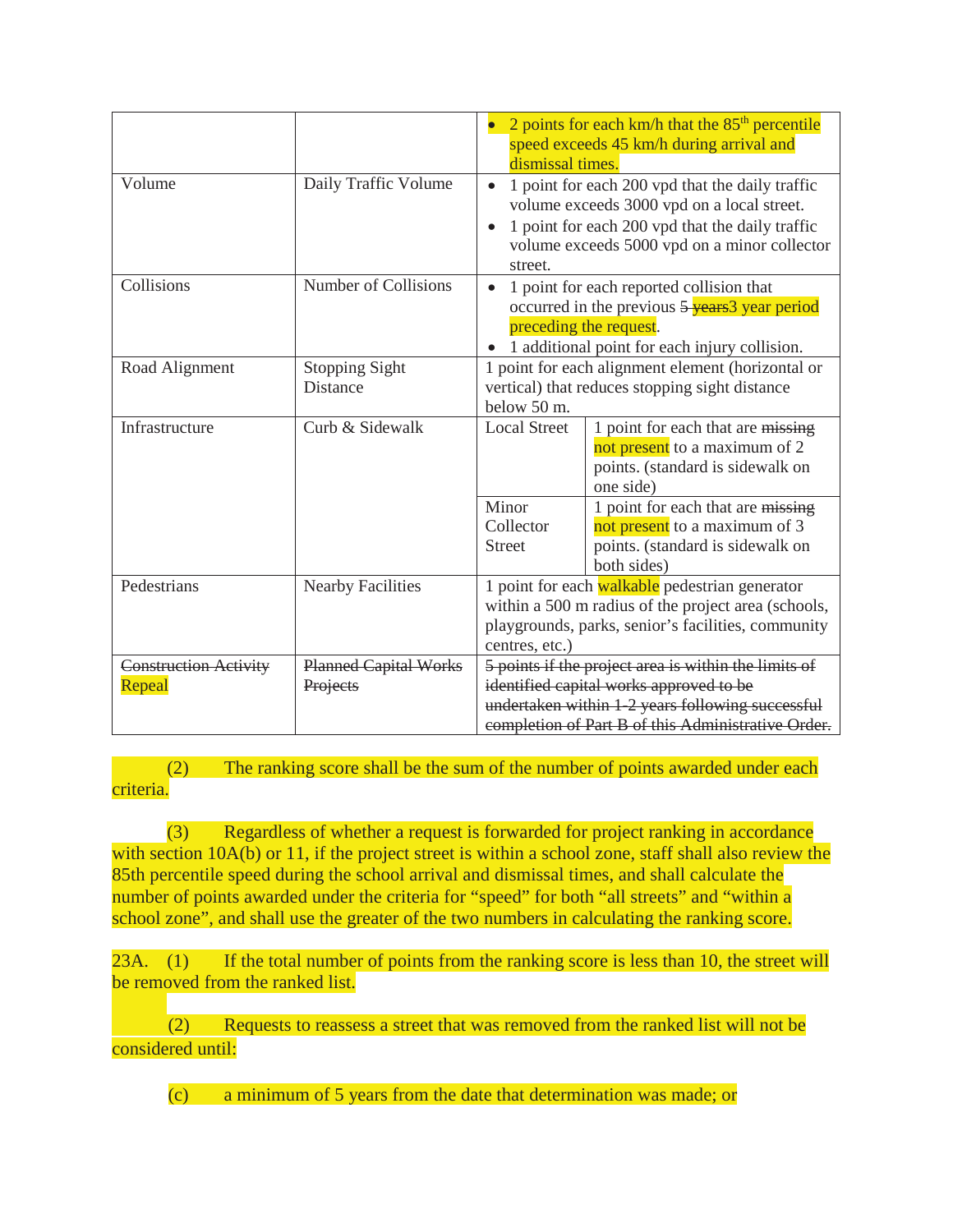(d) staff determines there have been significant changes to the street characteristics.

24.  $(1)$  If the total number of points from the ranking score is equal to or greater than 10, the street Ranked projects shall be included on a prioritized list, based on their ranking score, for implementation as part of the annual Capital Works Program to be approved by Council.

(2) Where there is an integration opportunity with another scheduled street recapitalization project with a design component under the Capital Works Program, that street will take priority, regardless of its position on the ranked list.

(3) Where possible, streets within close proximity to each other in a neighbourhood will be implemented together.

25. The number and timing of projects implemented shall be subject to capital budgets.

### **Traffic Calming Plan Development**

25A. Upon approval of the Municipality's annual capital budget, staff shall create a proposed implementation list and identify potential traffic calming measures to be considered for installation.

25B. (1) Staff shall prepare a traffic calming plan for each street on the annual proposed implementation list, and shall consider the physical characteristics of each street.

(2) In developing a traffic calming plan, staff shall consult with Fire Services, Police, Road Operations & Construction, Project Planning & Design, Emergency Health Services and Halifax Transit in order to gather input and identify any specific concerns based on their operational requirements, and shall work to modify the design as necessary to address those concerns.

(3) Where specific concerns cannot be addressed to the satisfaction of all parties consulted, no further action will be taken, and the street shall be removed from the implementation list.

25C. (1) Staff shall submit the traffic calming plan for approval by the Traffic Authority.

(2) If the Traffic Authority approves the traffic calming plan, staff shall move the traffic calming plan forward for implementation.

(3) If the Traffic Authority does not approve the traffic calming plan, no further action will be taken, and the street shall be removed from the implementation list.

### **Installation and Monitoring**

25D. Installations of traffic calming measures approved by the Traffic Authority shall proceed under the Capital Works Program.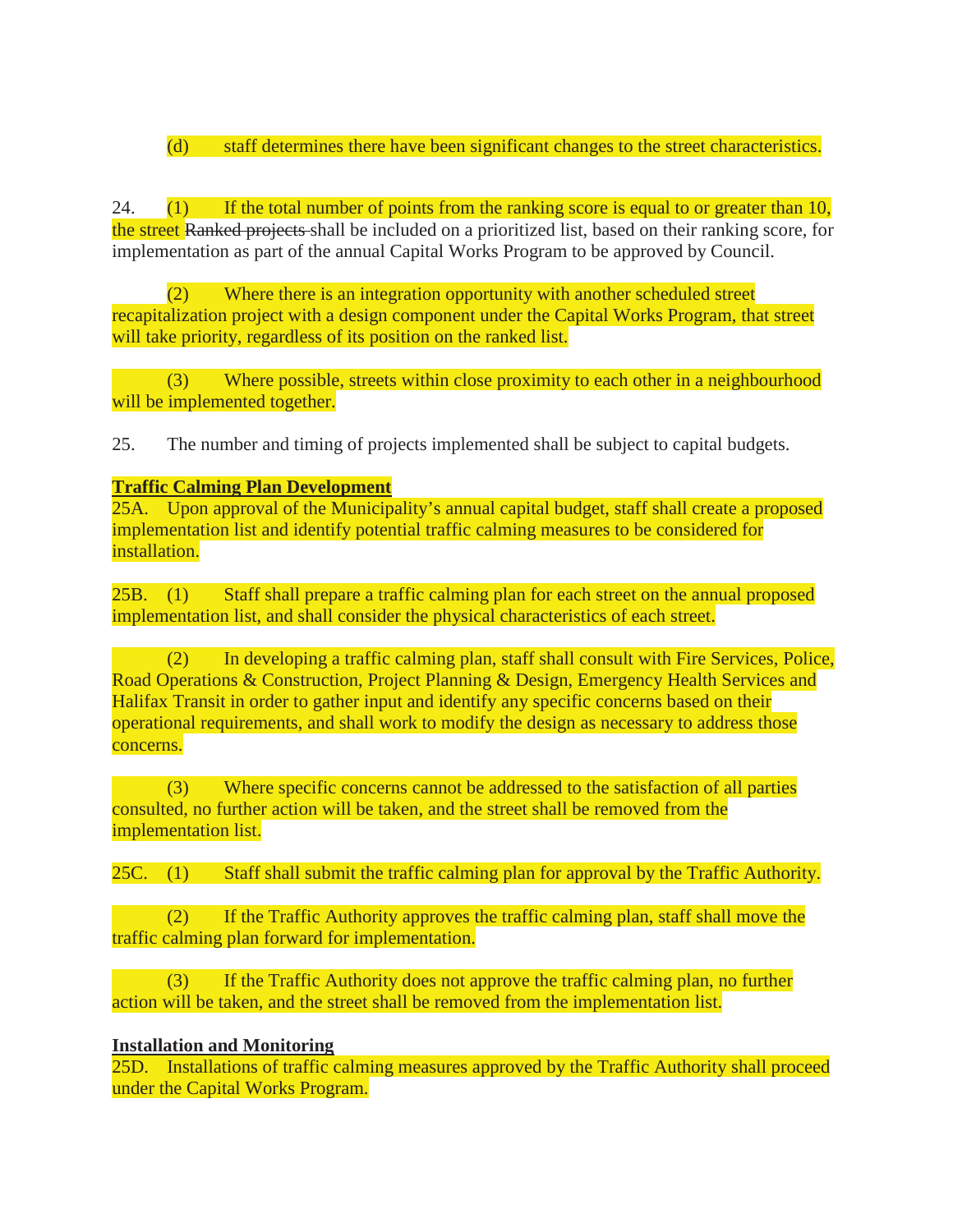26. Beginning no earlier than one month following the installation of traffic calming measures on a project street, staff shall collect additional traffic data in order to determine their effectiveness.

27. If data collection results indicate a the desired vehicle speed reduction has been achieved, no further action is required and the process is completed.

28. If data collection results indicate  $\alpha$  the desired vehicle speed reduction was not achieved, staff may consider additional measures to be added. If there are no appropriate measures identified, staff may contact Police to discuss potential enforcement alternatives if deemed appropriate, and the process is complete.

# **Removal of Traffic Calming Measures**

29. The Traffic Authority or the Engineer may order the removal of any traffic calming measures if, in their opinion, the installation of such measures resulted in an unforeseen operational or safety issue not identified through the secondary assessment development of the traffic calming plan carried out as part of this Administrative Order.

30. If a request is received to remove traffic calming measures installed on a street as a result of a completed project carried out under this Administrative Order, removal shall be considered only:

(a) after receipt of a petition containing support for removal by a minimum of 75 percent of civic addresses within the original study area; and

(b) if there is a capital works project being undertaken by the Municipality on the street where the traffic calming features are installed.

31. If traffic calming measures are removed from a street in accordance with section 30, subsequent traffic calming requests shall not be considered for the particular street for a period not less than ten years.

# **Transition**

32. Requests to initiate traffic calming that have passed the initial assessment but have not completed the secondary assessment prior to XXXXXXXXXXX shall be ranked in accordance with section 23 and continue through the process as amended.

Done and passed in Council this 23<sup>rd</sup> day of February, 2016.